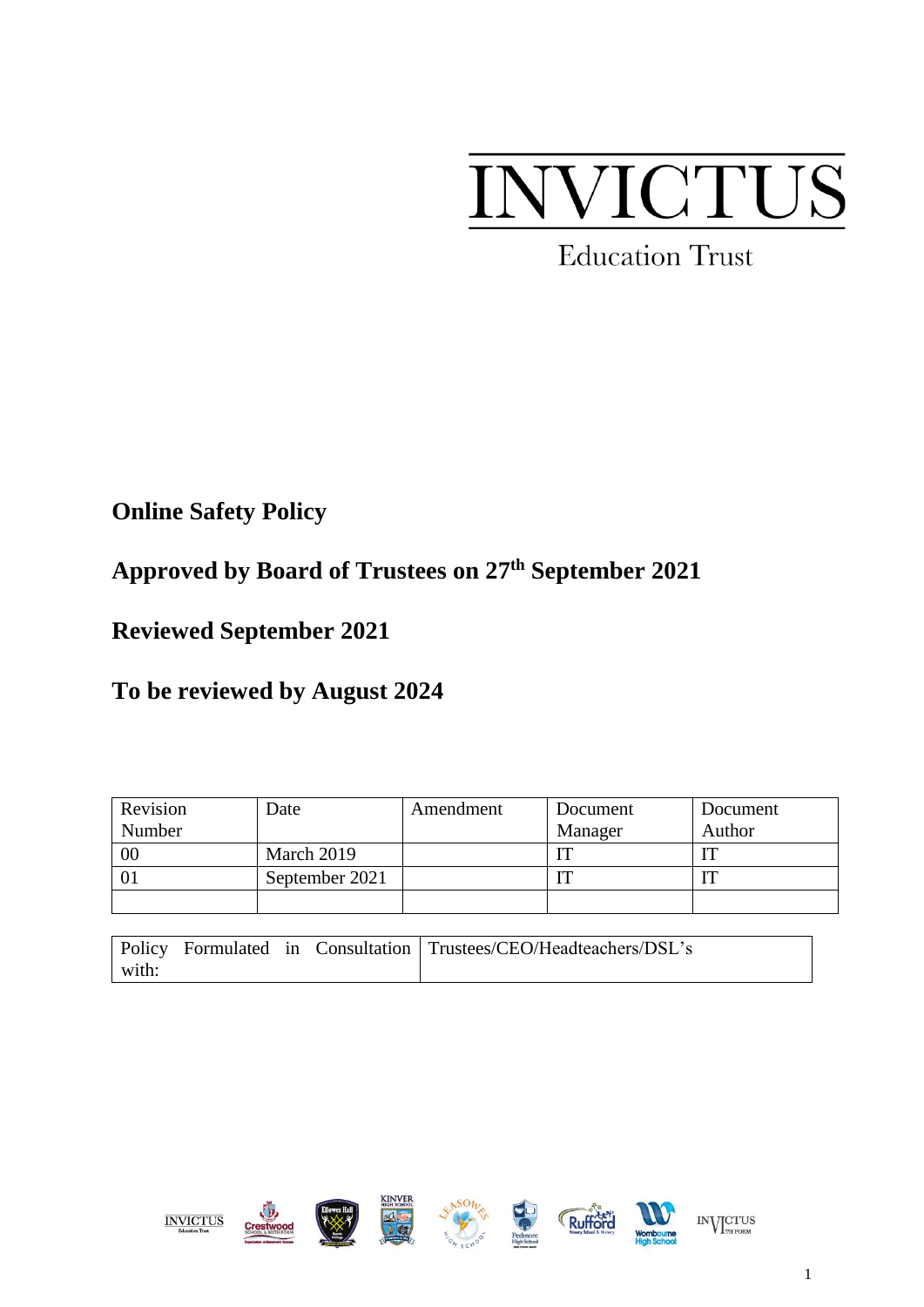#### **Contents**

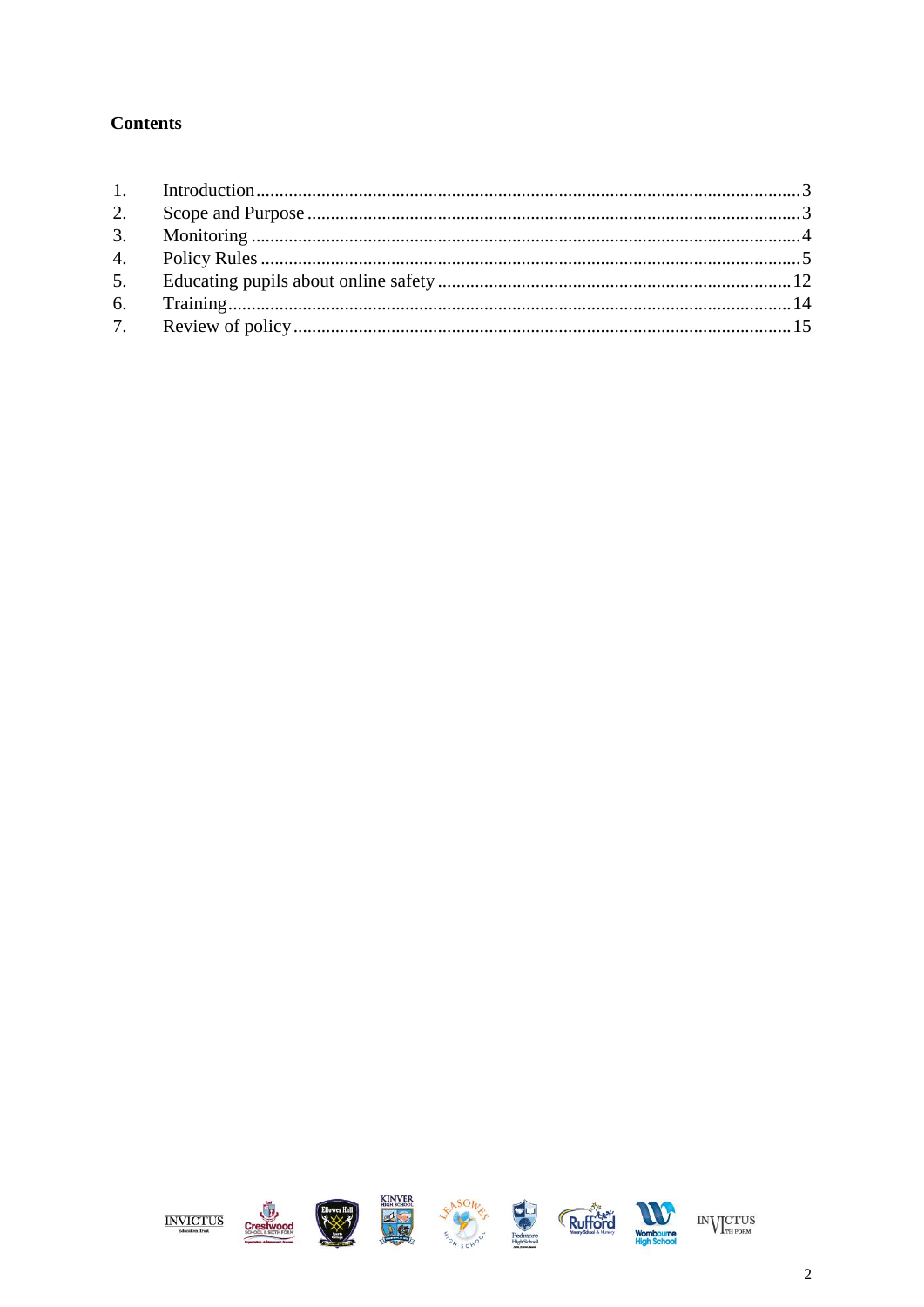#### <span id="page-2-0"></span> **1. Introduction**

- 1.1 ICT is provided to support and improve the teaching and learning in our Trust as well as ensuring the smooth operation of our school systems.
- 1.2 This policy sets out our expectations in relation to the use of any computer or other electronic device on our network, including how ICT should be used and accessed within the Trust.
- 1.3 The policy also provides advice and guidance to our employees on the safe use of social media. The acceptable use of ICT will be covered during induction and ongoing training will be provided, as appropriate.
- 1.4 This policy does not form part of any employee's contract of employment and may be amended at any time. However, a breach of this policy is likely to result in disciplinary action.
- 1.5 The Trust aims to:
	- a) Have robust processes in place to ensure the online safety of pupils, staff, volunteers and governors
	- b) Deliver an effective approach to online safety, which empowers us to protect and educate the whole school community in its use of technology, including mobile and smart technology (which we refer to as 'mobile phones')
- c) Establish clear mechanisms to identify, intervene and escalate an incident, where appropriate

#### <span id="page-2-1"></span>**2. Scope and Purpose**

- 2.1 This policy applies to all employees, governors, volunteers, visitors and any contractors using our ICT facilities. Ensuring ICT is used correctly and properly and that inappropriate use is avoided is the responsibility of every employee. If you are unsure about any matter or issue relating to this policy you should speak to your Headteacher, the Network Managers or a senior member of staff.
- 2.2 The purpose of this policy is to ensure that all employees are clear on the rules and their obligations when using ICT to protect the Trust and its employees from risk.
- 2.3 Employees may be required to remove internet postings which are deemed to constitute a breach of this policy. Failure to comply with such a request may in itself result in disciplinary action.
- 2.4 Any failure to comply with this policy may be managed through the disciplinary procedure. A serious breach of this policy may be considered as gross misconduct which could lead to dismissal. If we are required to investigate a breach of this policy, you will be required to share relevant password and login details.

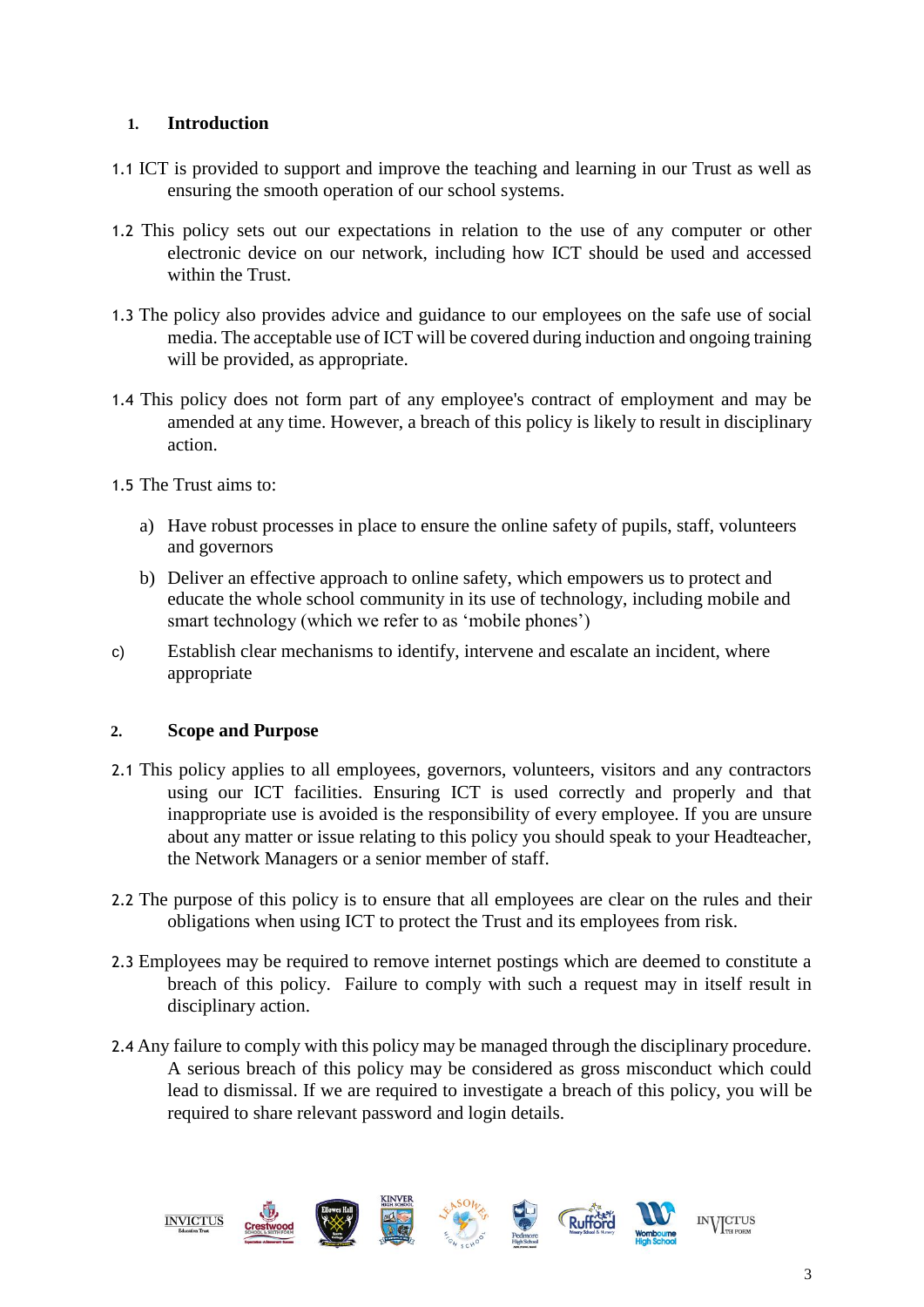2.5 If you reasonably believe that a colleague has breached this policy, you should report it without delay to your Headteacher or to the Network Managers.

2.6 This policy is based on the Department for Education's (DfE) statutory safeguarding guidance, Keeping Children Safe in Education, and its advice for schools on:

>Teaching online safety in schools

Preventing and tackling bullying and cyber-bullying: advice for headteachers and school staff

It also refers to the DfE's guidance on protecting children from radicalisation.

It reflects existing legislation, including but not limited to the Education Act 1996 (as amended), the Education and Inspections Act 2006 and the Equality Act 2010. In addition, it reflects the Education Act 2011, which has given teachers stronger powers to tackle cyber-bullying by, if necessary, searching for and deleting inappropriate images or files on pupils' electronic devices where they believe there is a 'good reason' to do so. The policy also takes into account the National Curriculum computing programmes of study.

#### <span id="page-3-0"></span>**3. Monitoring**

- 3.1 The contents of our ICT resources and communications systems are our property. Therefore, employees should have no expectation of privacy in any message, files, data, document, facsimile, social media post, blog, conversation or message, or any other kind of information or communication transmitted to, received or printed from, or stored or recorded on our electronic information and communications systems. Data stored on our ICT and communications systems must never be copied or transferred to third-party systems or computers without the permission of the Network Managers. Do not use our ICT resources and communications systems for any matter that you wish to be kept private or confidential. This includes personal transactions such as online purchasing or online banking.
- 3.2 We reserve the right to monitor, intercept and review, without notice, all activities using our ICT resources and communications systems, including, but not limited to, application use, file use, Internet use, social media postings and activities, and electronic communications, to ensure that our rules are being complied with and are being used for legitimate business purposes. As our employee you consent to such monitoring by your acknowledgement of this policy and your continued use of such resources and systems.
- 3.3 We may store copies of data or communications accessed as part of monitoring for a period of time after they are created, and may delete such copies from time to time without notice. We reserve the right to recover from backups or archives any data or communications that have been deleted.

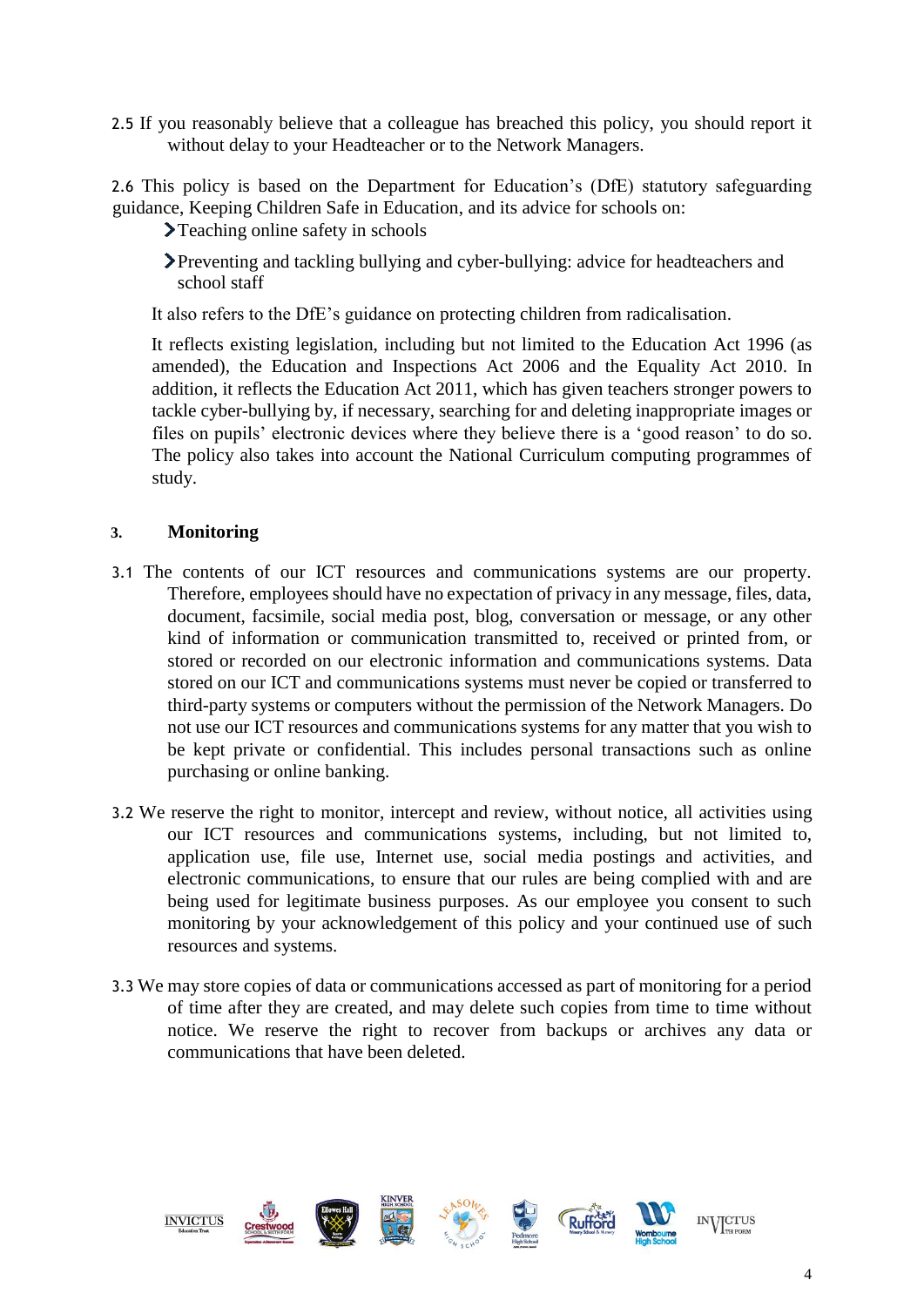#### <span id="page-4-0"></span>**4. Policy Rules**

- 4.1 In using the Trust's ICT resources, the following rules should be adhered to. For advice and guidance on these rules and how to ensure compliance with them, you should contact the Network Managers.
- 4.2 The Network and appropriate use of equipment
	- (a) You may be permitted to adjust some computer settings for comfort and ease of use but these must be adjusted back after use for the next user. Some settings are restricted and the system will inform you of this if you attempt to change them. You must not attempt to circumvent restrictions with the goal of changing these settings.
	- (b) Computer hardware has been provided for use by employees and students and is positioned in specific areas. If there is a problem with any equipment or you feel it would be better sited in another position to suit your needs, please contact the school ICT Technician. Only the Network Manager/ICT Technicians will be allowed to move, repair or adjust ICT equipment. You must never move, repair, or adjust hardware without permission.
	- (c) Do not disclose your login username and password to anyone (unless directed to do so by a senior manager for monitoring purposes or as stated in clause 2.4). This includes other staff members.
	- (d) You are required to change your password in accordance with the login prompts. Ensure that you create appropriate passwords as directed. Do not write passwords down where they could be used by another individual and do not share your password with anybody.
	- (e) Do not allow anybody including other staff or students to access or use your personal log-on rights to any school systems. Other users may not be permitted the same access rights enjoyed by your account, and this could lead to a breach of Data Protection and network security. Allowing such third-party access could put you at risk if your accounts are used.
	- (f) Before leaving a computer, you must log off the network or lock the computer, checking that the logging off procedure is complete before you leave. If you are leaving a computer for only a short amount of time, you must ensure that the computer is locked.
	- (g) Ensure projectors linked to the network are switched off when not in use.
	- (h) Only software provided by the network may be run on the computers. You are not permitted to download or install applications or games from the Internet, or other third-party sources. If you require software to be installed, you must request this from your school ICT Technician.

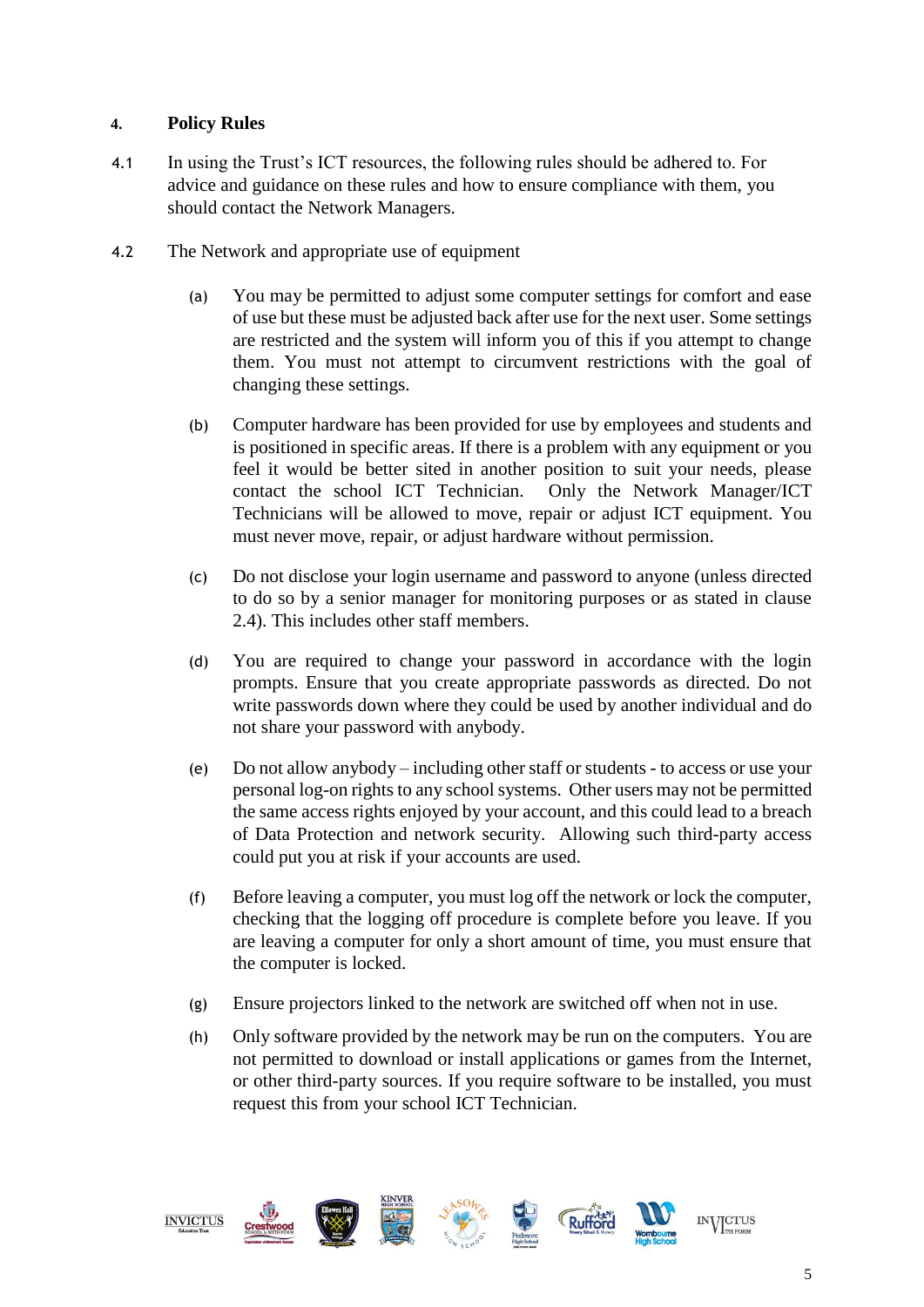- (i) You must never use any removable storage devices, or memory sticks on Trust computers. Storing data on removable storage devices or memory sticks risks the data being lost, corrupted, or obtained by third parties. The ICT system is configured to restrict access to removable storage devices – you must never attempt to circumvent these restrictions.
- (j) Student or Staff data, or any other confidential information should not be stored on a removable storage device and not taken off the premises. If you are accessing the ICT System remotely (via Remote Desktop or other means), you must never copy this information onto a third-party or home computer.
- (k) Student or Staff data, or any other confidential information, must never be saved on cloud storage web sites (such as Google Drive, Dropbox, or a personal One Drive account) without the explicit consent of the Network Managers.

#### 4.3 **Mobile Devices and Laptop use**

The following rules are for use of any laptop, electronic tablets, mobile phone or other mobile device including those provided by the Trust. Referred to as mobile device(s):

- (a) The Network Managers can refuse access to the Trust network for any device
- (b) You must ensure that your mobile device is password protected. This is essential if you are taking the mobile device off of our premises.
- (c) You must not leave your mobile device in an unsafe place, for example in your car.
- (d) Mobile devices not provided by us must have up to date anti-virus installed before being connected to the network.
- (e) You must ensure you have the appropriate permissions and security in place in order to access our network at home.
- (f) Mobile devices owned by the Trust must be returned to the Network Managers/ICT Technicians when requested, so that those devices can be kept secure, up to date and free of viruses and malicious software. When a request is made to return equipment, it must be returned it at the earliest possible time.
- (g) You may not install any applications or games on any device provided by the Trust. If you require software to be installed, you must ask your school ICT Technician.
- (h) You may change some settings on your mobile device (such as volume, or screen brightness). Some settings will be restricted, and you will be advised of this if you attempt to change them. You must never circumvent restrictions with the aim of changing these settings.

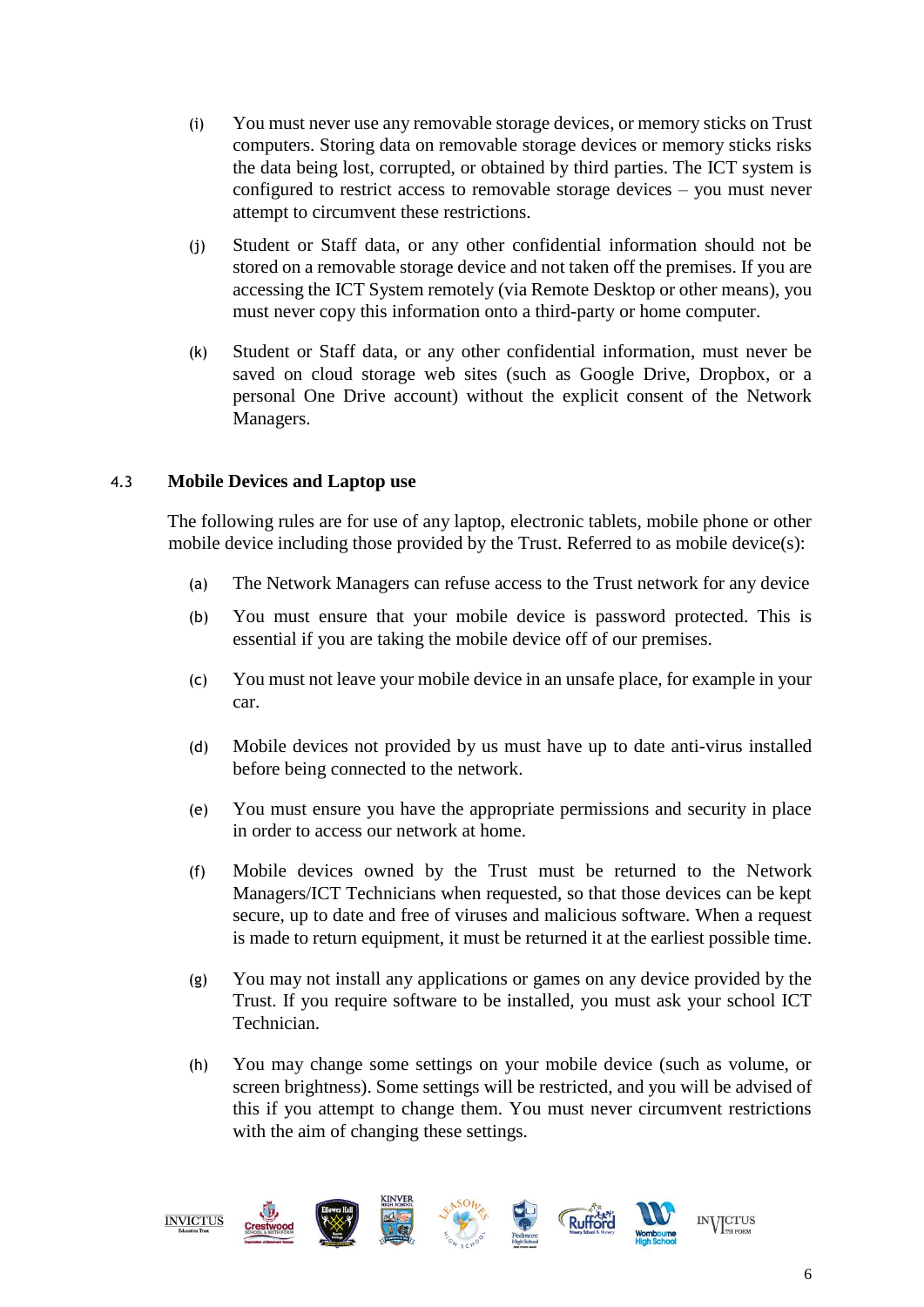- (i) If a mobile device provided by the Trust is lost or stolen, this must be reported to your school ICT Technician, or the Network Managers, at the earliest opportunity. If a mobile device has been stolen, you must also inform the police and obtain a crime reference number.
- (j) If you damage a mobile device provided by the Trust, you must report this damage to your school ICT Technician, or the Network Managers, at the earliest opportunity. If the damage is accidental in nature then the device will be repaired and returned to you. If a replacement device is immediately available, this may be loaned to you during the period where repairs are taking place. If the damage is through your negligence, we may seek to recover the cost of repairing the device and/or refuse to loan you another device.

#### 4.4 **Internet Safety**

- (a) Never give out personal information such as your address, telephone number or mobile number over the internet without being sure that the receiver is from a reputable source. Many criminals present themselves as looking genuine, and so you must be absolutely sure before revealing any confidential information. If you are unsure whether a third-party is genuine, please ask your school ICT Technician, or the Network Managers, for assistance.
- (b) Never give out personal information about a pupil or another employee over the Internet without being sure that the request is valid and you have the permission to do so.
- (c) Always alert the Network Managers if you view content that makes you feel uncomfortable or you think is unsuitable. Remember that any personal accounts accessed on our network will be subject to monitoring and reporting.
- (d) Always alert the Network Managers if you receive any messages that make you feel uncomfortable or you think are unsuitable.
- (e) Always alert the Network Manager if you receive a suspicious message with links that can be clicked, even where that message appears to be from somebody you know or for a subject you recognise.
- (f) The Trust's ICT and communication systems are subject to automatic monitoring, both for security and safeguarding purposes.
	- a If a safeguarding incident above a pre-defined severity threshold is discovered, the system will automatically inform the appropriate school's Designated Safeguarding Lead of the incident. The details sent to the appropriate person will contain the name of the person the incident concerns, where it occurred, the date and time at which it occurred, the keyword(s) or phrase(s) that triggered the incident, along with one or more screenshots of the incident.

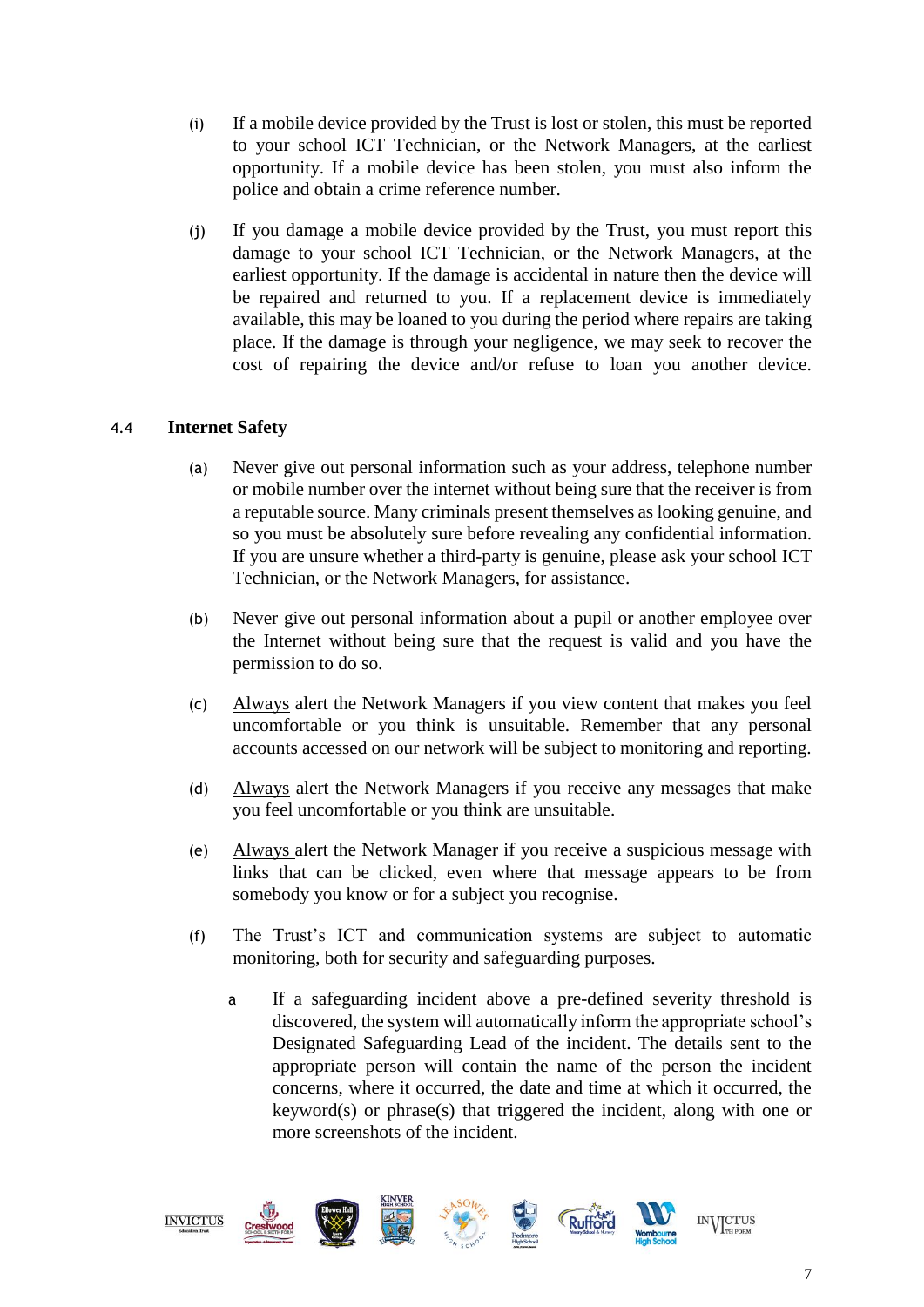- b If a safeguarding incident is reported to a Designated Safeguarding Lead, the incident will be managed according to the Trust's Safeguarding Policy. School ICT Technicians and the Network Managers will provide whatever data is requested by the Designated Safeguarding Lead as part of this process. This may involve personal communications, e-mails, or files belonging to staff members or students, and may happen without the consent or knowledge of those parties.
- c If a safeguarding incident below a pre-defined threshold is discovered, the incident will be recorded for the Designated Safeguarding Lead to review at an appropriate time.
- d If a system security incident is discovered, the Network Managers will be informed. The Network Managers will then investigate the incident in detail and reserve the right to access staff or student files, e-mails, or other communications, in order to ascertain the nature of the incident. Mitigation and/or a resolution will then be implemented, which may involve restricting ICT system access to specific staff and/or students until the incident has been fully resolved.

#### 4.5 **Internet and Email**

- (a) The internet and email facilities are provided to support the aims and objective of the Trust. Both should be used with care and responsibility.
- (b) Use of the internet at work must not interfere with the efficient running of the Trust. We reserve the right to remove or restrict internet access to any employee at work.
- (c) You must only access those services you have been given permission to use.
- (d) You are required to check you work emails at least daily unless you are sick or on annual leave. You are not required to check your e-mails outside of working hours, however you may choose to if you wish.
- (e) Before sending an email, you should check it carefully and consider whether the content is appropriate. You should treat emails like you would any other form of formal written communication. If you are sending an e-mail to a third party, such as a parent, you must use appropriate formal language.
- (f) Although the email system is provided for business purposes we understand that employees may on occasion need to send or receive personal emails using their work email address. This should be kept to a minimum and should not affect, or be to the detriment of, you carrying out your role effectively. When sending personal emails from your work email account you should show the same care in terms of content as when sending work-related emails. You should also remember that the Trust's e-mail system is automatically monitored for inappropriate material, which may at times involve copies of emails being taken. If there are personal matters that you do not wish to be

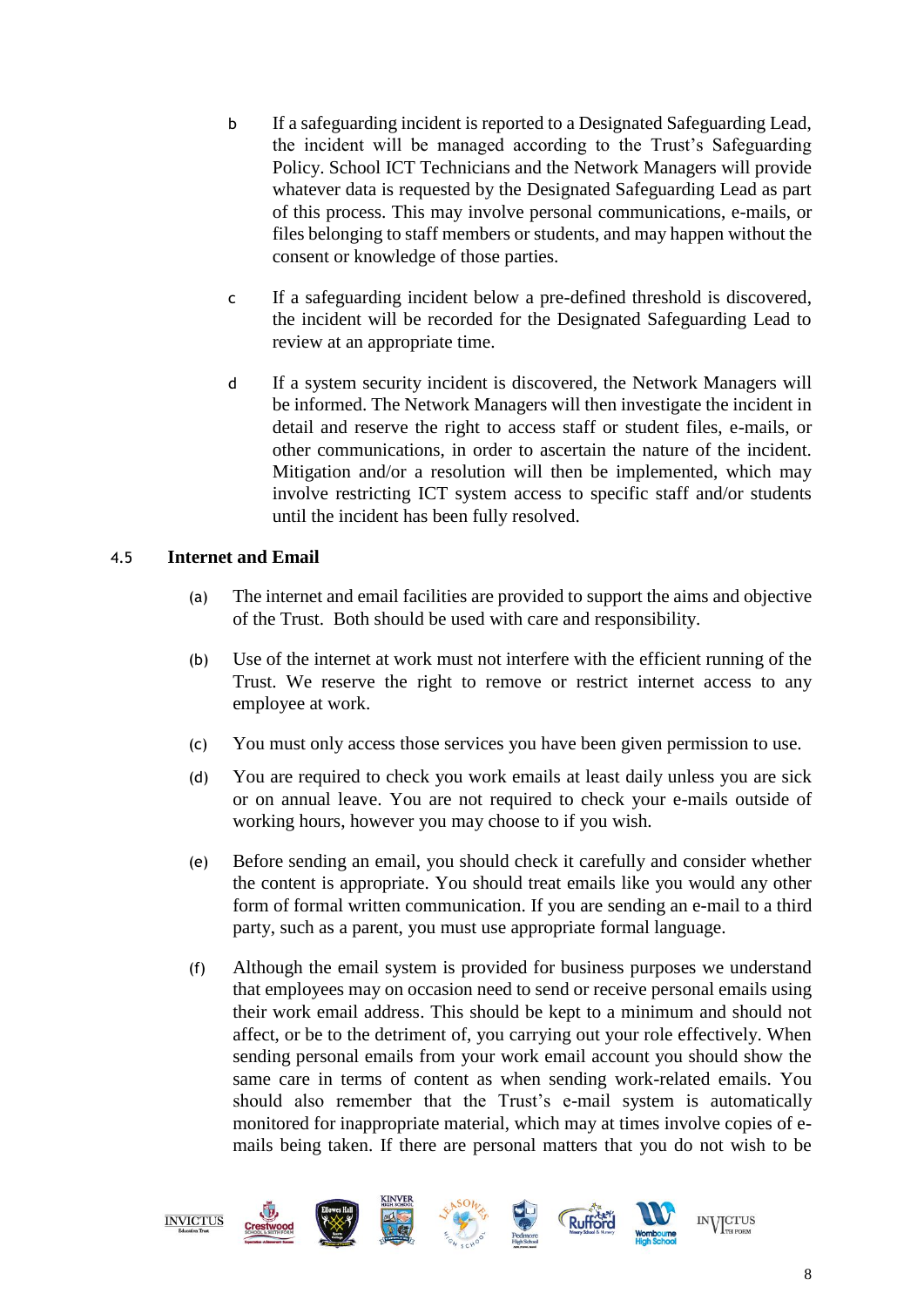subject to this monitoring, you should not use the Trust's e-mail system for this purpose.

- (g) The use of email to send or forward messages which are defamatory, obscene or otherwise inappropriate will be considered under the disciplinary procedure, regardless of whether those e-mails have been sent internally or externally.
- (h) You should not send electronic messages which are impolite, use obscene language, are indecent, abusive, discriminating, racist, homophobic or in any way intended to make the recipient feel uncomfortable. This will be considered under the disciplinary procedure.
- (i) If you receive an obscene or defamatory email, whether unwittingly or otherwise and from whatever source, you should not forward it to any other address but you should alert the Network Managers.
- (j) Do not access any sites which may contain inappropriate material or facilities, as described below:
	- (i) Proxy
	- (ii) Dating
	- (iii) Hacking software
	- (iv) Pornographic content
	- (v) Malicious content
	- (vi) Music downloads
	- (vii) Non-educational games
	- (viii) Gambling
- (k) Do not send malicious or inappropriate pictures of children or young people including students, or any pornographic images through any email facility. If you are involved in these activities the matter may be referred to the police.
- (l) Under no circumstances, should you view, download, store, distribute or upload any material that is likely to be unsuitable for children or young people. This material includes, but is not limited to pornography, unethical or illegal requests, racism, sexism, homophobia, inappropriate language, or any use which may be likely to cause offence. If you are not sure about this, or come across any such materials you must inform the Network Managers.
- (m) Do not upload or download unauthorised software and attempt to run on a networked computer.

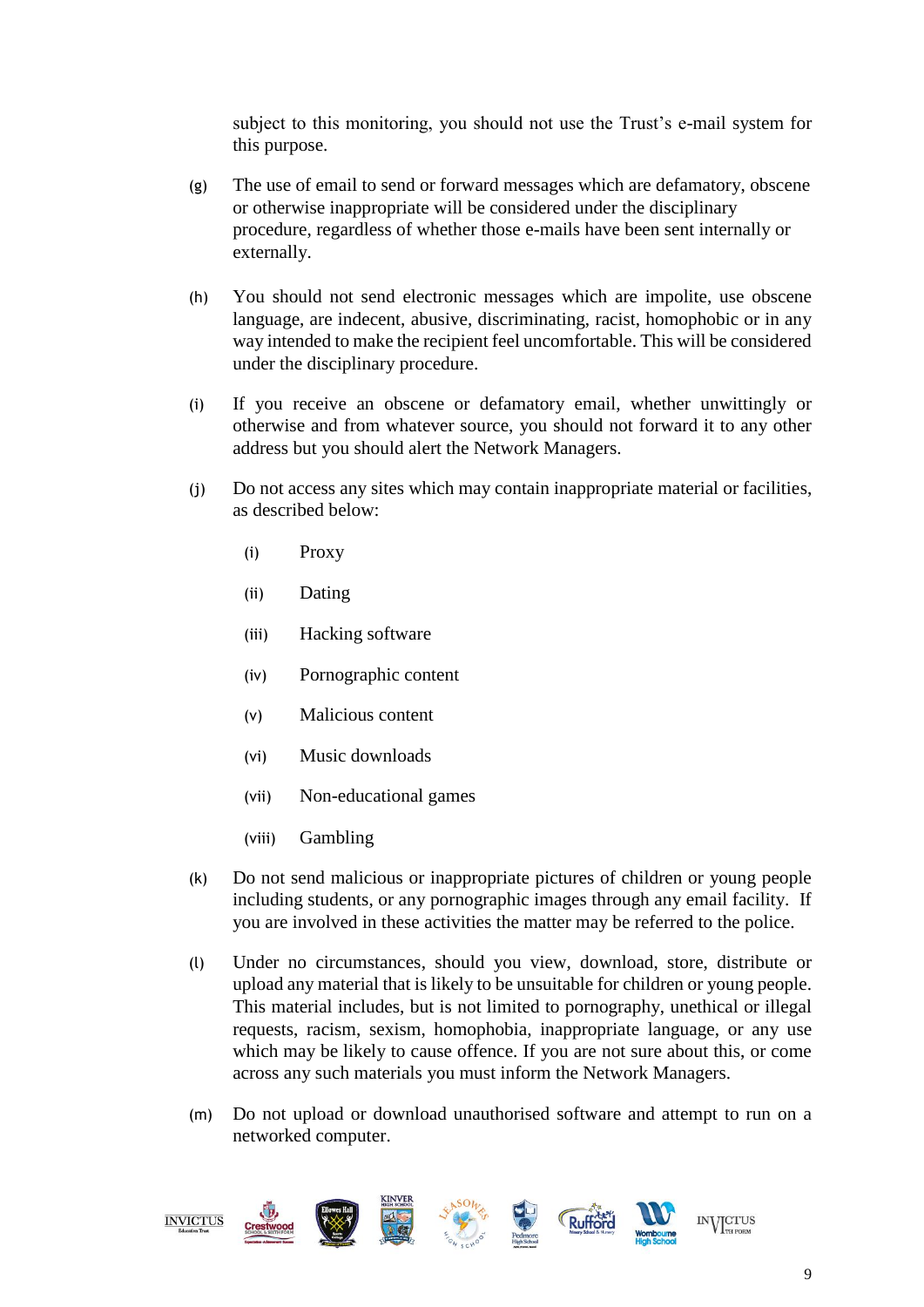- (n) Do not use the computer network to gain unauthorised access to any other computer network.
- (o) Do not attempt to spread viruses or other malicious software threats.
- (p) Do not transmit material subject to copyright or which is protected by trade secret which is forbidden by law.
- (q) Never open attachments of files if you are unsure of their origin; delete these files or report to the Network Managers.
- (r) Do not download, use or upload any material from the internet, unless you have the owner's permission.
- (s) Never click a link in an email that is suspicious, even if it appears that it is from somebody you know, or for a subject you recognise. Links with suggestions such as 'click here to view this message', or similar, must never be clicked.
- (t) Never enter your network password into a third-party website. Staff should only enter their network password into web sites provided by the Trust. If staff are in any doubt, consult the Network Managers/ICT Technicians. Some malicious third-party web sites are disguised as genuine web sites designed to fool you into thinking that they are something that they are not – you should be aware of this and always critically decide whether or not you should proceed.
- (u) Providing your password to a third party, whether deliberately or negligently, presents a safeguarding risk to our students and to other staff members. This will be considered under the disciplinary procedure.
- (v) The use of unsanctioned third-party communication systems and services (including but not limited to, WhatsApp, Facebook Messenger, Signal, or Snapchat) must never be used to conduct school or Trust business. These pose a significant safeguarding and data protection risk. You must always use the Trust's internal or sanctioned third-party communications systems (for example, Invictus InTouch, Invictus Meetings, Office 365, or Microsoft Teams) when conducting Trust or school business. Use of unsanctioned thirdparty systems will be considered under the disciplinary procedure.

#### **4.6 Remote and Virtual Learning**

The following rules apply when conducting online learning (where a student and/or staff member is taking part in a lesson or other session remotely) and when conducting online meetings, both with internal attendees and external attendees.

(a) All live virtual lessons must take place using the Trust's approved platform, BigBlueButton. This platform is accessed via the Extra Sessions section of

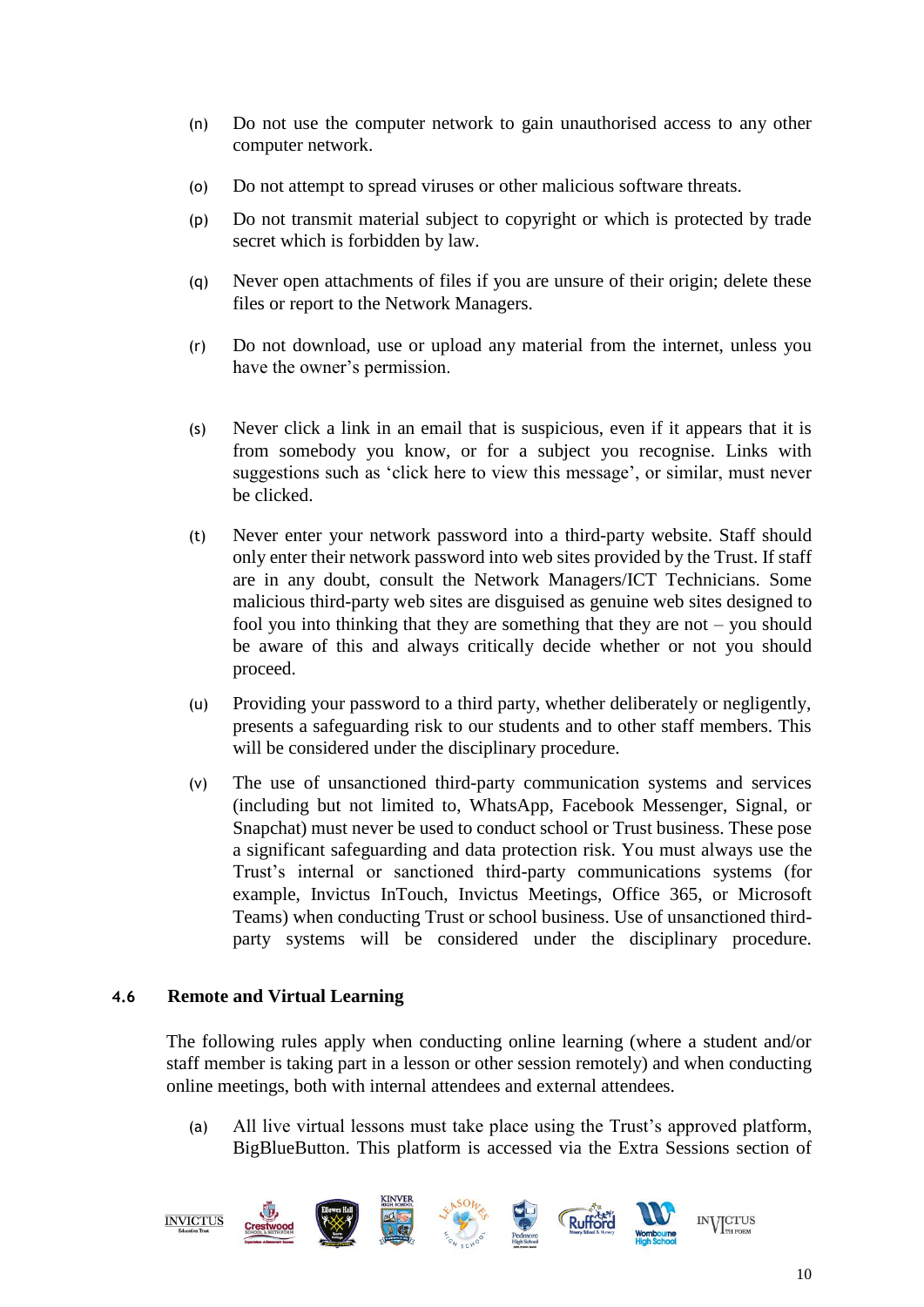each school's Learning Platform. None-live lessons may take place through sanctioned third-party systems (including but not limited to, MyMaths, Hegarty Learning, or Kahoot)

- (b) When conducting a live virtual lesson, staff members may choose whether or not to enable their own webcam. If they choose to do this, they should ensure that they are wearing appropriate attire for the lesson, and that their background is either physically clear of inappropriate content, or the background is blurred. Staff members are expected to use professional discretion as to what is appropriate to be in the background.
- (c) Staff members may choose to enable student webcams during a virtual lesson, however students are permitted to decline this. Staff members must never compel or otherwise pressure or coerce students into enabling their webcams if they do not wish to.
- (d) Staff members may choose whether to enable their microphones during a virtual lesson. If you choose to enable your microphone, you must ensure that nothing inappropriate is audible to students. If a disruption is unavoidable, you must temporarily disable your microphone.
- (e) All activity during a virtual lesson is logged and monitored
- (f) Staff members may choose to record a virtual lesson. If they choose to do this, the recording must be kept within the system and may not be exported to other systems.
- (g) Use of the chat facility during a virtual lesson is permitted however you must ensure that the language used is appropriate. You should use the same language as you would use in the physical presence of a student. All chat is logged, both the public chat and private chats.
- (h) When using our virtual lesson platform, students are restricted in what they can do by default. You must never unlock or remove these restrictions from students in such a way that would represent a safeguarding or data protection risk – for example, by allowing students to see other students, or allowing students to send personal messages to each other. If you are in doubt as to what students are able to do, contact your School ICT Technician.
- (i) If a student makes a safeguarding declaration, or you suspect a safeguarding risk, during a virtual lesson, you must follow the Trust's Safeguarding Policy in the same manner as you would if physically present. You should be vigilant for safeguarding risks if a student is at home for a long period of time – you may be the student's only contact with school.
- (j) You must not use the Trust's virtual lesson platform for non-Trust or school related business.
- (k) If you are unable to use the virtual lesson platform, or it is not functioning properly, you must report this to your school ICT Technician or to the Network Managers.

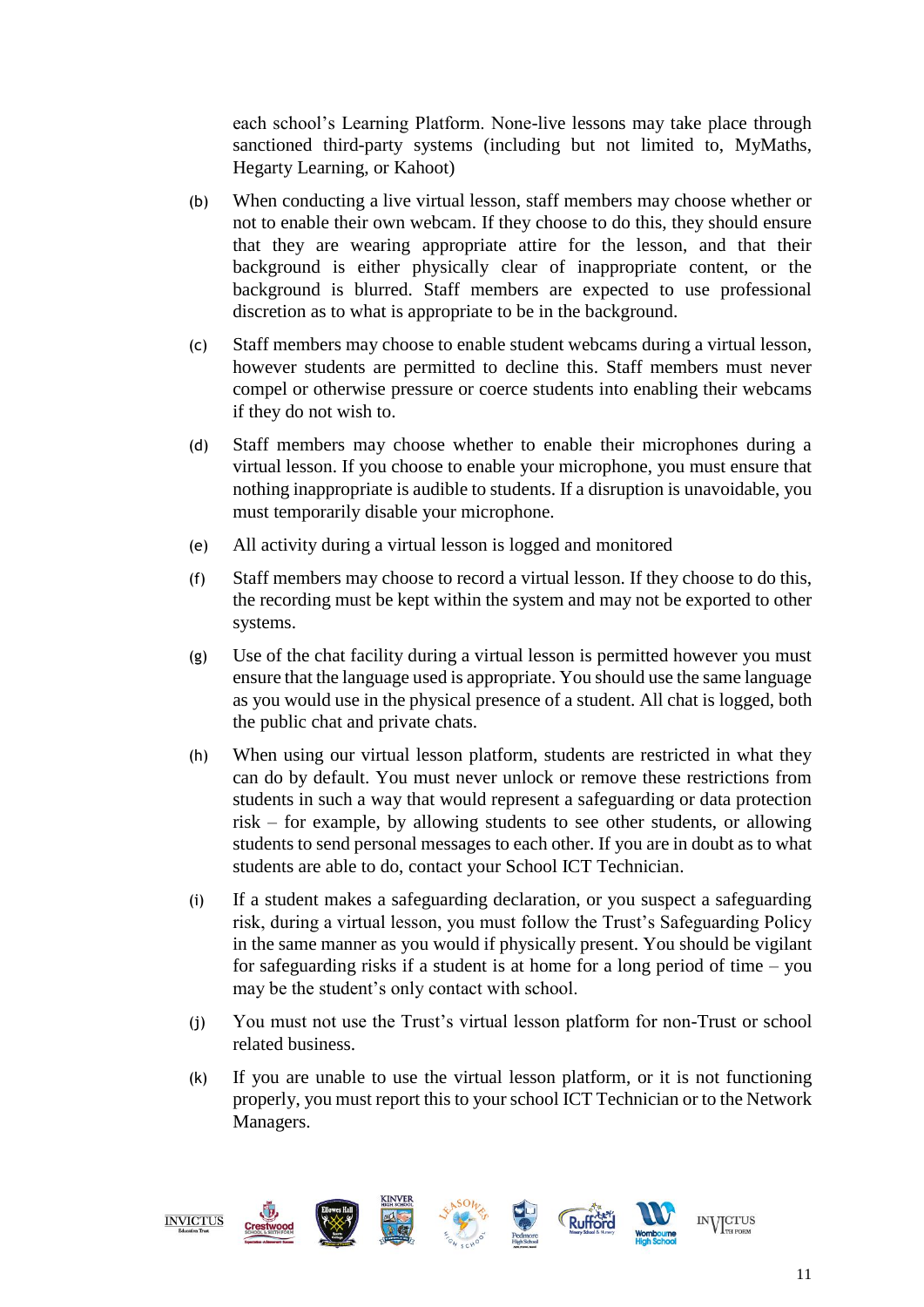- (l) On occasion the Network Managers or school ICT Technicians may join a virtual lesson. This will be for the purposes of monitoring the functionality of the system. Their arrival and departure to your lesson may not be announced.
- (m) If you suspect a security issue during your virtual lesson (for example, you believe a student is logged on as another student), you should inform the Network Managers at the earliest opportunity, so that an investigation can take place.

#### **4.7 The following acts are prohibited in relation to the use of our ICT systems and will not be tolerated:**

- (n) Violating copyright laws
- (o) Attempting to harm minors in any way
- (p) Impersonation of any person or entity, or to falsely state or otherwise misrepresent an affiliation with a person or entity
- (q) Forging headers or otherwise manipulating identifiers in order to disguise the origin of any content transmitted through any internet service
- (r) Uploading, posting, messaging or otherwise transmitting any content that without the right to transmit under any law or under contractual or fiduciary relationships (such as inside information, proprietary and confidential information learned or disclosed as part of employment relationships or under nondisclosure agreements)
- (s) Uploading, posting, messaging or otherwise transmitting any content that infringes any patent, trademark, trade secret, copyright or other proprietary rights ("Rights") of any party
- (t) Uploading, posting, messaging or otherwise transmitting any unsolicited or unauthorised advertising, promotional materials, "junk mail", "spam", "chain letters", "pyramid schemes", or any other form of solicitation.
- (u) "Stalking" or otherwise harassing any user or employee
- (v) Collection or storage of personal data about other users

#### <span id="page-11-0"></span>**5. Educating pupils about online safety**

- a) Pupils will be taught about online safety as part of the curriculum
- b) In **Key Stage 1**, pupils will be taught to:
	- a. Use technology safely and respectfully, keeping personal information private
	- b. Identify where to go for help and support when they have concerns about content or contact on the internet or other online technologies

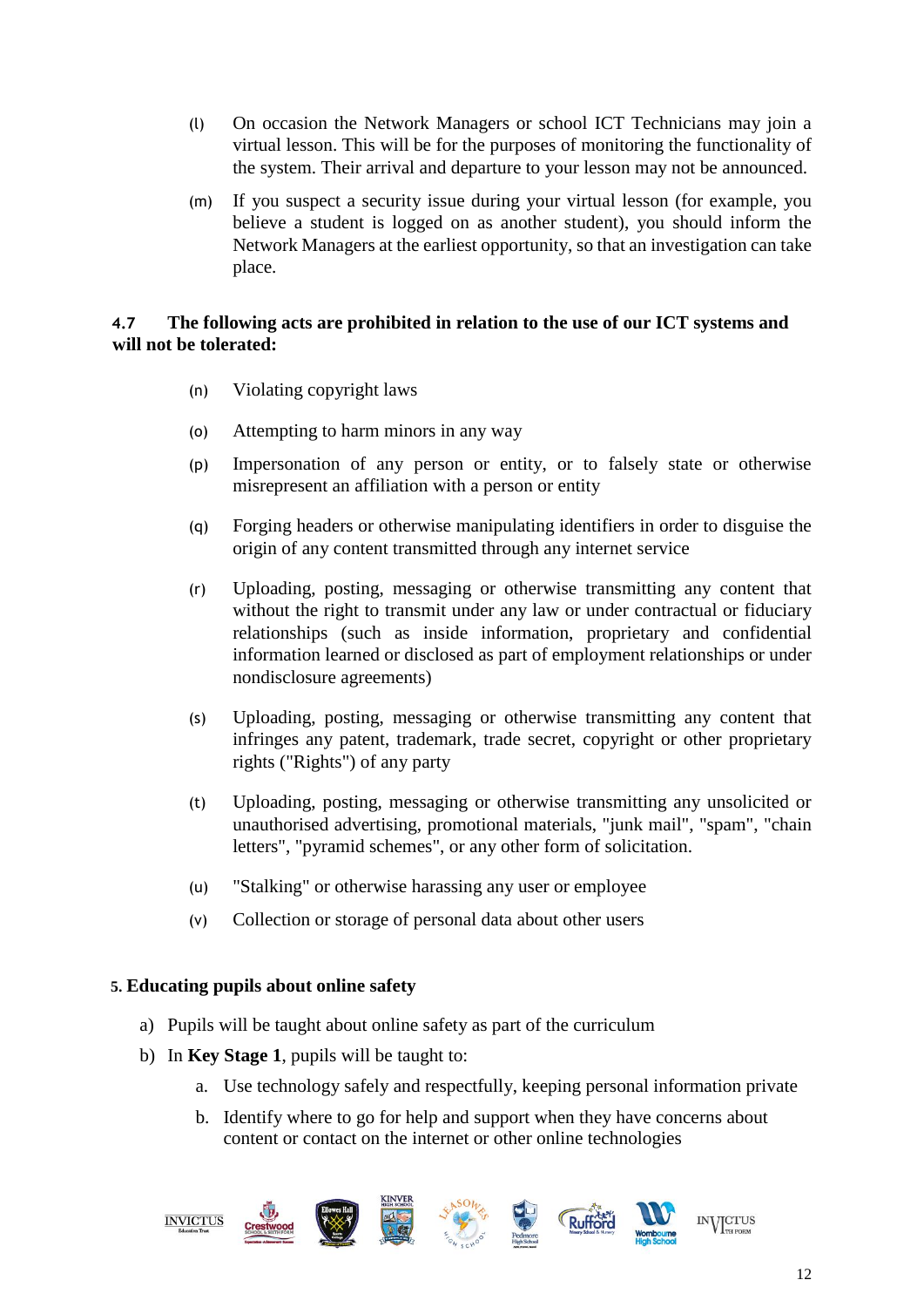- c) Pupils in **Key Stage 2** will be taught to:
	- a. Use technology safely, respectfully and responsibly
	- b. Recognise acceptable and unacceptable behaviour
	- c. Identify a range of ways to report concerns about content and contact
- d) By the **end of primary school**, pupils will know:
	- a. That people sometimes behave differently online, including by pretending to be someone they are not
	- b. That the same principles apply to online relationships as to face-to-face relationships, including the importance of respect for others online including when we are anonymous
	- c. The rules and principles for keeping safe online, how to recognise risks, harmful content and contact, and how to report them
	- d. How to critically consider their online friendships and sources of information including awareness of the risks associated with people they have never met
	- e. How information and data is shared and used online
	- f. What sorts of boundaries are appropriate in friendships with peers and others (including in a digital context)
	- g. How to respond safely and appropriately to adults they may encounter (in all contexts, including online) whom they do not know
- e) In **Key Stage 3**, pupils will be taught to:
	- a. Understand a range of ways to use technology safely, respectfully, responsibly and securely, including protecting their online identity and privacy
	- b. Recognise inappropriate content, contact and conduct, and know how to report concerns
- f) Pupils in **Key Stage 4** will be taught:
	- a. To understand how changes in technology affect safety, including new ways to protect their online privacy and identity
	- b. How to report a range of concerns
- g) By the **end of secondary school**, pupils will know:
	- a. Their rights, responsibilities and opportunities online, including that the same expectations of behaviour apply in all contexts, including online
	- b. About online risks, including that any material someone provides to another has the potential to be shared online and the difficulty of removing potentially compromising material placed online
	- c. Not to provide material to others that they would not want shared further and not to share personal material which is sent to them
	- d. What to do and where to get support to report material or manage issues online
	- e. The impact of viewing harmful content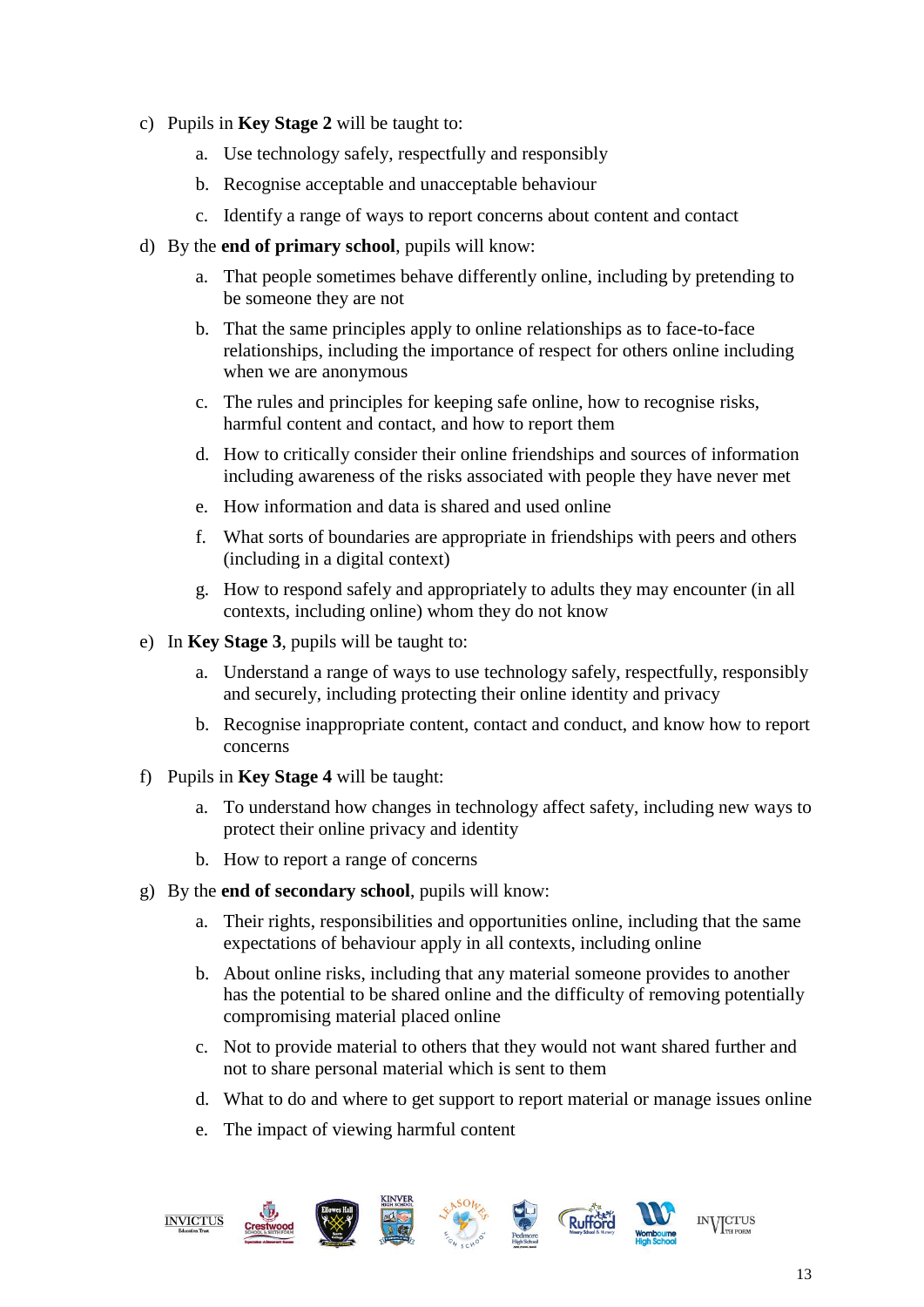- f. That specifically sexually explicit material (e.g. pornography) presents a distorted picture of sexual behaviours, can damage the way people see themselves in relation to others and negatively affect how they behave towards sexual partners
- g. That sharing and viewing indecent images of children (including those created by children) is a criminal offence which carries severe penalties including jail
- h. How information and data is generated, collected, shared and used online
- i. How to identify harmful behaviours online (including bullying, abuse or harassment) and how to report, or find support, if they have been affected by those behaviours
- j. How people can actively communicate and recognise consent from others, including sexual consent, and how and when consent can be withdrawn (in all contexts, including online)
- h) The safe use of social media and the internet will also be covered in other subjects where relevant.
- i) Where necessary, teaching about safeguarding, including online safety, will be adapted for vulnerable children, victims of abuse and some pupils with SEND.

#### <span id="page-13-0"></span>**6. Training**

- a) All new staff members will receive training, as part of their induction, on safe internet use and online safeguarding issues including cyber-bullying and the risks of online radicalisation.
- b) All staff members will receive refresher training at least once each academic year as part of safeguarding training, as well as relevant updates as required (for example through emails, e-bulletins and staff meetings).
- c) By way of this training, all staff will be made aware that:
- d) Technology is a significant component in many safeguarding and wellbeing issues, and that children are at risk of online abuse
- e) Children can abuse their peers online through:
	- a. Abusive, harassing, and misogynistic messages
	- b. Non-consensual sharing of indecent nude and semi-nude images and/or videos, especially around chat groups
	- c. Sharing of abusive images and pornography, to those who don't want to receive such content
- f) Physical abuse, sexual violence and initiation/hazing type violence can all contain an online element
- g) Training will also help staff:
- h) develop better awareness to assist in spotting the signs and symptoms of online abuse
- i) develop the ability to ensure pupils can recognise dangers and risks in online activity and can weigh the risks up

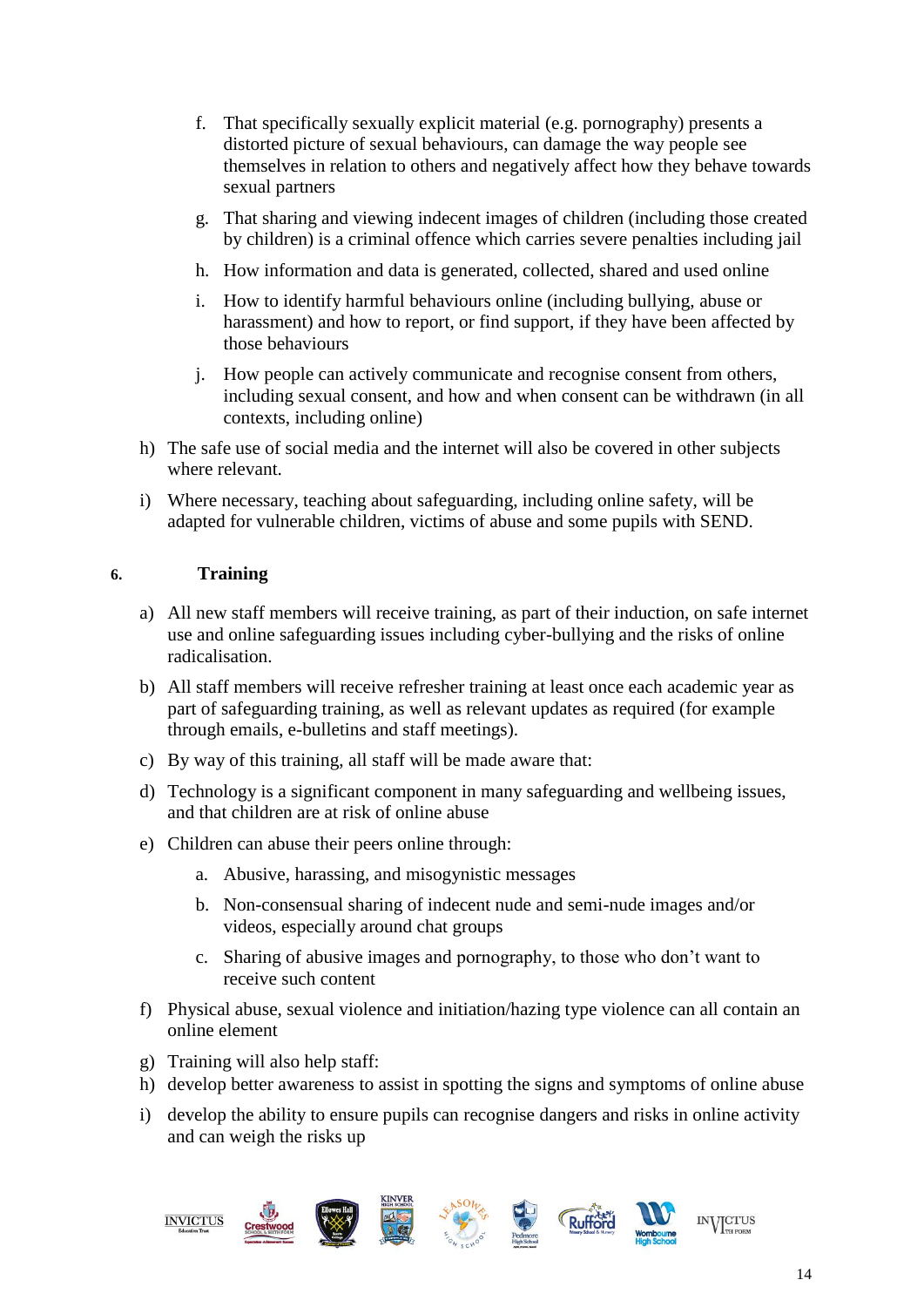- j) develop the ability to influence pupils to make the healthiest long-term choices and keep them safe from harm in the short term
- k) The Designated Safeguarding Lead will undertake child protection and safeguarding training, which will include online safety, at least every 2 years. They will also update their knowledge and skills on the subject of online safety at regular intervals, and at least annually.
- l) Governors will receive training on safe internet use and online safeguarding issues as part of their safeguarding training.
- m) Volunteers will receive appropriate training and updates, if applicable.

#### <span id="page-14-0"></span>**7. Review of policy**

7.1 This policy is reviewed every three years by Invictus Education Trust Board of Trustees. We will monitor the application and outcomes of this policy to ensure it is working effectively.

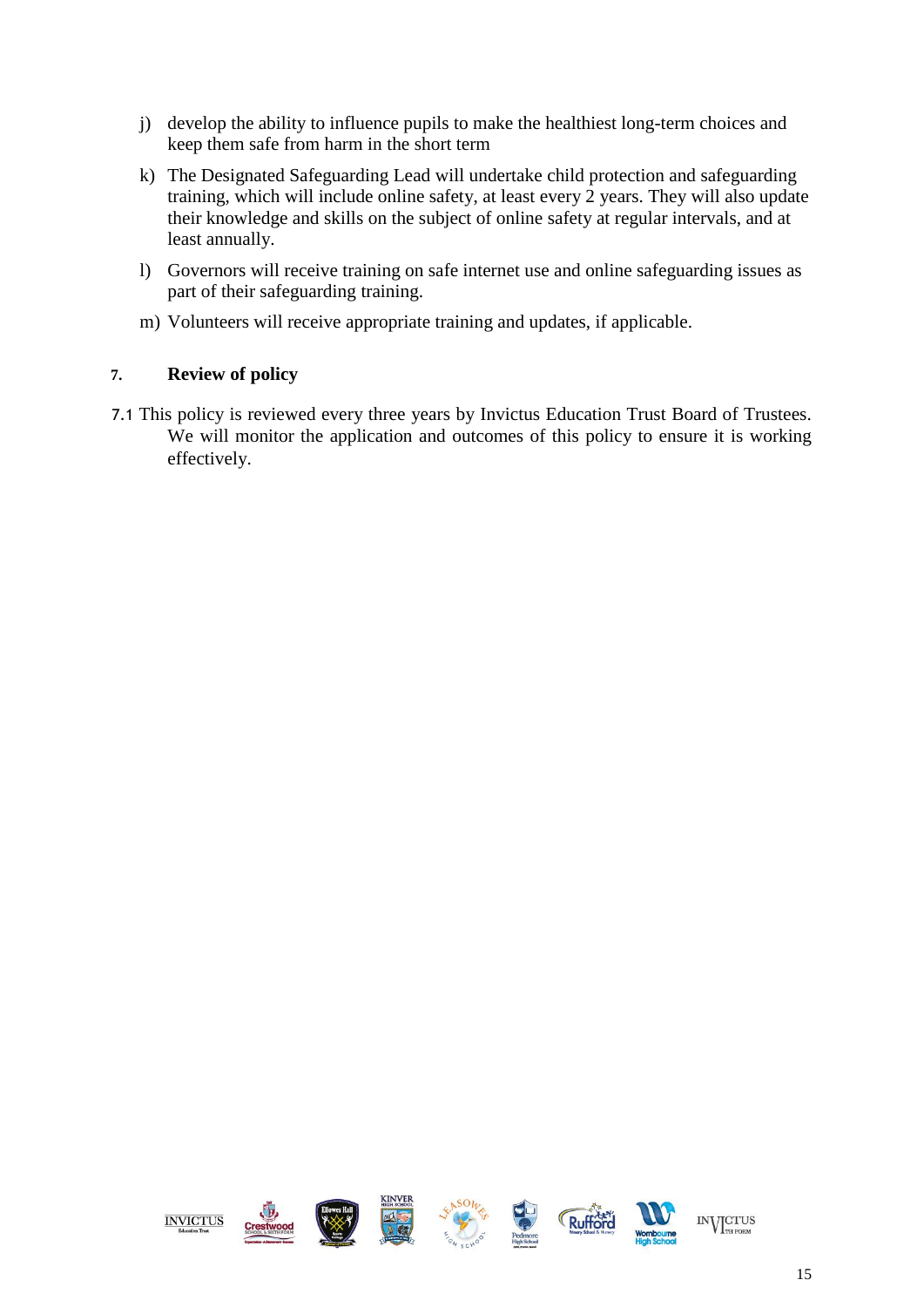# **Invictus Education Trust Rules for Responsible Internet Use For Students**

The school has installed computers and Internet access to help our learning. These rules will keep everyone safe and help us be fair to others. It is important that you read this policy carefully. If there is anything that you do not understand, please ask.

I agree that:

- ➢ I will not share my password with anyone, or use anyone else's password. If I become aware of another individual's password, I will inform that person and a member of the school staff.
- ➢ I will use a 'strong' password i.e. one that contains letters (upper case and lower case), numbers and possibly symbols which I will change on a regular basis.
- ➢ I will use school equipment properly and not interfere with the work or data of another student.
- $\triangleright$  I understand that the school may check my computer files and may monitor the Internet sites I visit.
- ➢ Before I use or connect my own equipment (mobile phone, iPod, non-school laptop/tablet etc.) I will check with a member of staff to see if that is allowed.
- $\triangleright$  I am responsible for all e-mail, chat, SMS blogs etc. that I post or send and will use language appropriate to the audience who may read them. I will be respectful in how I talk to and work with others online and never write or participate in online bullying. I will report any unpleasant material or messages sent to me. I understand my report will be confidential and may help protect other students and myself.
- ➢ I know that posting anonymous messages and forwarding chain letters is forbidden.
- $\triangleright$  Any files attached to an email will be appropriate to the body of the email and not include any inappropriate materials or anything that threatens the integrity of the school ICT system.
- ➢ I will not download or bring into school unauthorised programmes, including games and music, or run them on school computers, netbooks or laptops.
- ➢ I will not access inappropriate materials such as pornographic, racist or offensive material or use the school system for personal financial gain, gambling, political purposes or advertising.
- ➢ When using the internet including a 'chat room' facility, I will not give my home address or telephone/mobile number, respond to requests using SMS or even arrange to meet someone, unless my parent, carer or teacher has given permission.
- ➢ I will always follow the 'terms and conditions' when using a site. I know content on the web is someone's property and I will ask a responsible adult if I want to use information, pictures, video, music or sound to ensure I do not break copyright law.
- $\triangleright$  I will think carefully about what I read on the Internet, question if it is from a reliable source before I use the information, crediting the source.
- ➢ When undertaking an activity related to a school based course, I will get permission from a teacher before I order online.

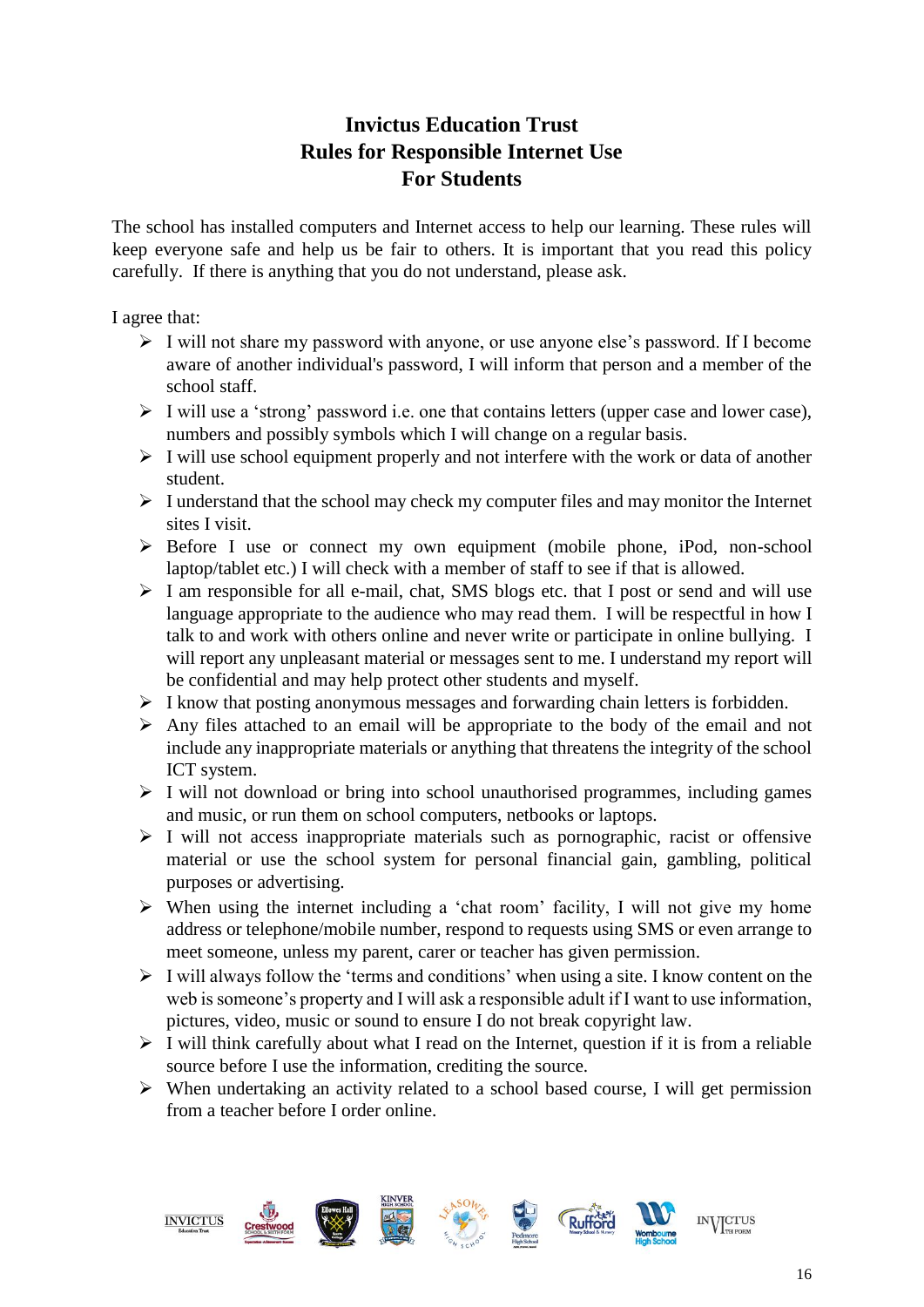- ➢ I will not make audio or video recordings of another student or teacher without his/her permission.
- ➢ I will always check with a responsible adult before I share or publish created content of myself or others. **CD** CEOP REPORT

**I am aware of the CEOP report button and know when to use it.** 

**I know that anything I share online may be monitored.** 

**I know that once I share anything online it is completely out of my control and may be used by others in a way that I did not intend.** 

**\_\_\_\_\_\_\_\_\_\_\_\_\_\_\_\_\_\_\_\_\_\_\_\_\_\_\_\_\_\_\_\_\_\_\_\_\_\_\_\_\_\_\_\_\_\_\_\_\_\_\_\_\_\_\_\_\_\_\_\_\_\_\_\_\_\_\_\_\_\_\_\_\_\_** 

**Signed: \_\_\_\_\_\_\_\_\_\_\_\_\_\_\_\_\_\_\_\_\_\_\_\_\_\_\_\_\_\_\_\_\_\_\_\_\_\_\_\_\_\_\_\_\_\_\_\_ Date:** 

ceop.police.uk

**Print Name:** 

**\_\_\_\_\_\_\_\_\_\_\_\_\_\_\_\_\_\_\_\_\_\_\_\_** 

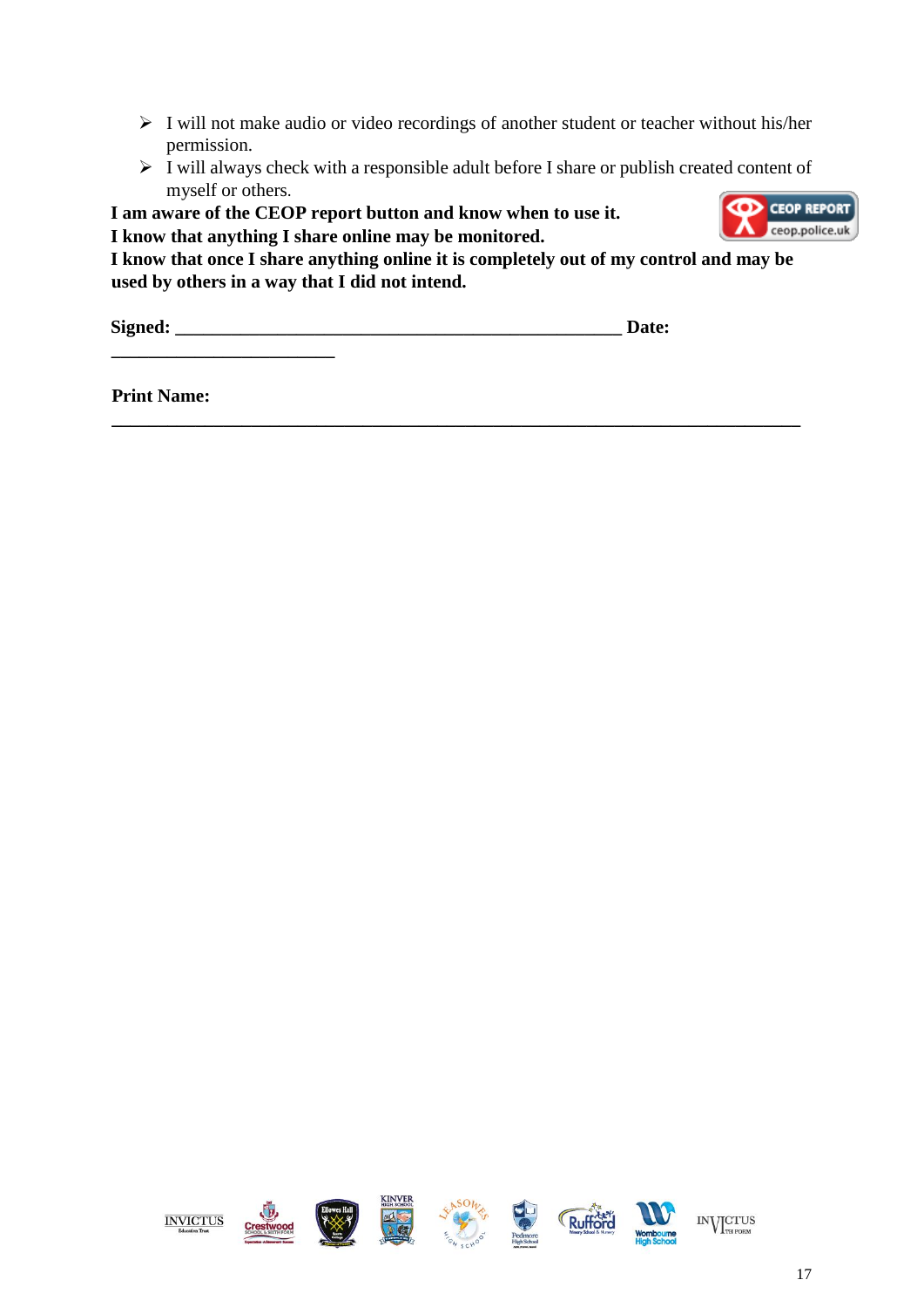## **Invictus Education Trust Staff Acceptable ICT Use Policy Rules for Responsible Internet use**

This policy applies to all adult users of the Trust's systems. We trust you to use the ICT facilities sensibly, professionally, lawfully, consistent with your duties, with respect for your colleagues and in accordance with this Policy.

It is important that you read this policy carefully. If there is anything that you do not understand, please discuss it with the Headteacher or the Network Managers. Once you have read and understood this policy thoroughly, you should sign this document, retain a copy for your own records and return the original to the Headteacher.

Any inappropriate use of the School's internet & e-mail systems, whether under this policy or otherwise may lead to disciplinary action being taken against you under the appropriate disciplinary procedures which may include summary dismissal. Electronic information can be produced in court in the same way as oral or written statements.

The Trust has an obligation to monitor the use of the internet and e-mail services provided in line with The Telecommunications (Lawful Business Practice) (Interception of Communications) Regulations 2000. Traffic data and usage information may be recorded and may be used in disciplinary procedures if necessary. The Trust reserve the right to disclose any information they deem necessary to satisfy any applicable law, regulation, legal process or governmental request. If there is any evidence that this particular policy is being abused by individuals, we reserve the right to withdraw from employees the facility to view, send and receive electronic communications or to access the internet.

All information relating to our students, parents and staff is personal. You must treat all Trust information with the utmost care whether held on paper or electronically.

Official Trust systems must be used at all times. You may not use third-party systems or services for conducting school or Trust business without permission.

#### **Use of the Internet and Intranet**

When entering an internet site, always read and comply with the terms and conditions governing its use. Be aware at all times that when visiting an internet site, the unique address for the computer you are using (the IP address) can be logged by the site you visit, thus identifying your school. For your information, the following activities are criminal offences under the Computer Misuse Act 1990:

- $\triangleright$  Unauthorised access to computer material i.e. hacking;
- ➢ Unauthorised modification of computer material; and
- $\triangleright$  Unauthorised access with intent to commit/facilitate the commission of further offences.

In line with this policy, the following statements apply:

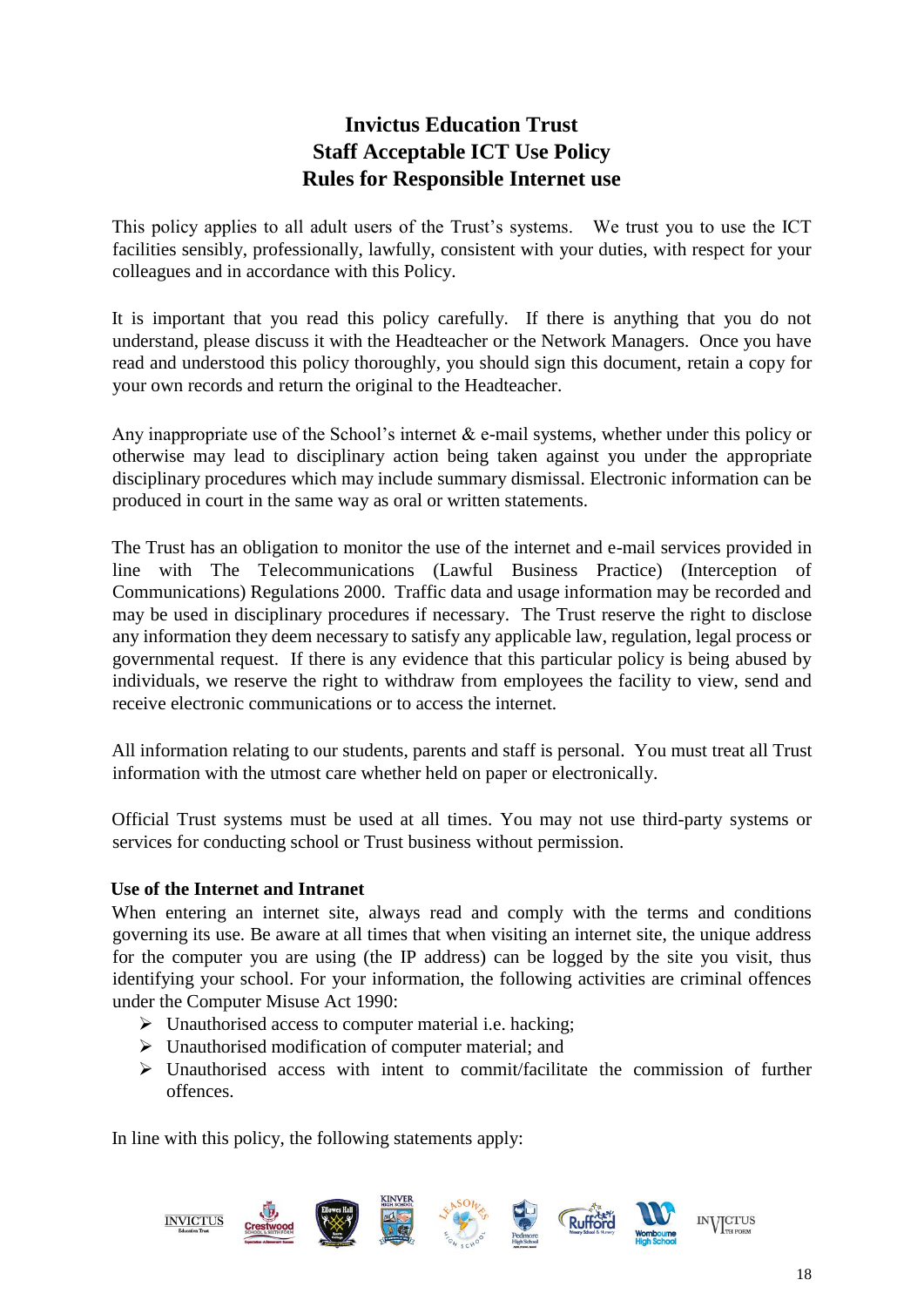- $\triangleright$  If you download any image, text or material check if it is copyright protected. If it is then follow the school procedure for using copyright material.
- $\triangleright$  Do not download any image, text or material which is inappropriate or likely to cause offence. If this happens accidentally report it to a senior member of staff.
- ➢ You may not download any software to the Trust's ICT Systems. If you wish for software to be installed, please request this from your school ICT Technician.
- ➢ If you are involved in creating, amending or deleting web pages or content on the web site, such actions should be consistent with your responsibilities and be in the best interests of the School.

You should not:

- ➢ Introduce packet-sniffing software (i.e. software which is used to intercept data on a network) or password detecting software
- $\triangleright$  Seek to gain access to restricted areas of the network
- ➢ Knowingly seek to access data which you are not authorised to view
- ➢ Introduce any form of computer viruses
- $\triangleright$  Carry out other hacking activities

#### **Electronic Mail**

Care must be taken when using e-mail as a means of communication as all expressions of fact, intention or opinion may implicate you and/or the school.

Internet and e-mail access is intended to be used for school business or professional development. Any personal use is subject to the same terms and conditions and should be with the agreement of your Headteacher. Your privacy and autonomy in your business communications will be respected. However, in certain circumstances it may be necessary to access and record your communications for the Trust's business purposes which include the following:

- $\triangleright$  Providing evidence of business transactions
- ➢ Making sure the Trust's business procedures are adhered to
- ➢ Training and monitoring standards of service
- ➢ Preventing or detecting unauthorised use of the communications systems or criminal activities
- ➢ Maintain the effective operation of communication systems

In line with this policy the following statements apply:

- ➢ You should agree with recipients that the use of e-mail is an acceptable form of communication. If the material is confidential, privileged, or sensitive you should be aware that un-encrypted e-mail is not secure.
- ➢ Do not send sensitive personal data via email unless you are using a secure site or portal. It is good practice to indicate that the email is 'Confidential' in the subject line.
- ➢ Copies of emails with any attachments sent to or received from, parents should be saved in a suitable secure directory.
- ➢ Do not impersonate any other person when using e-mail or amend any messages received.

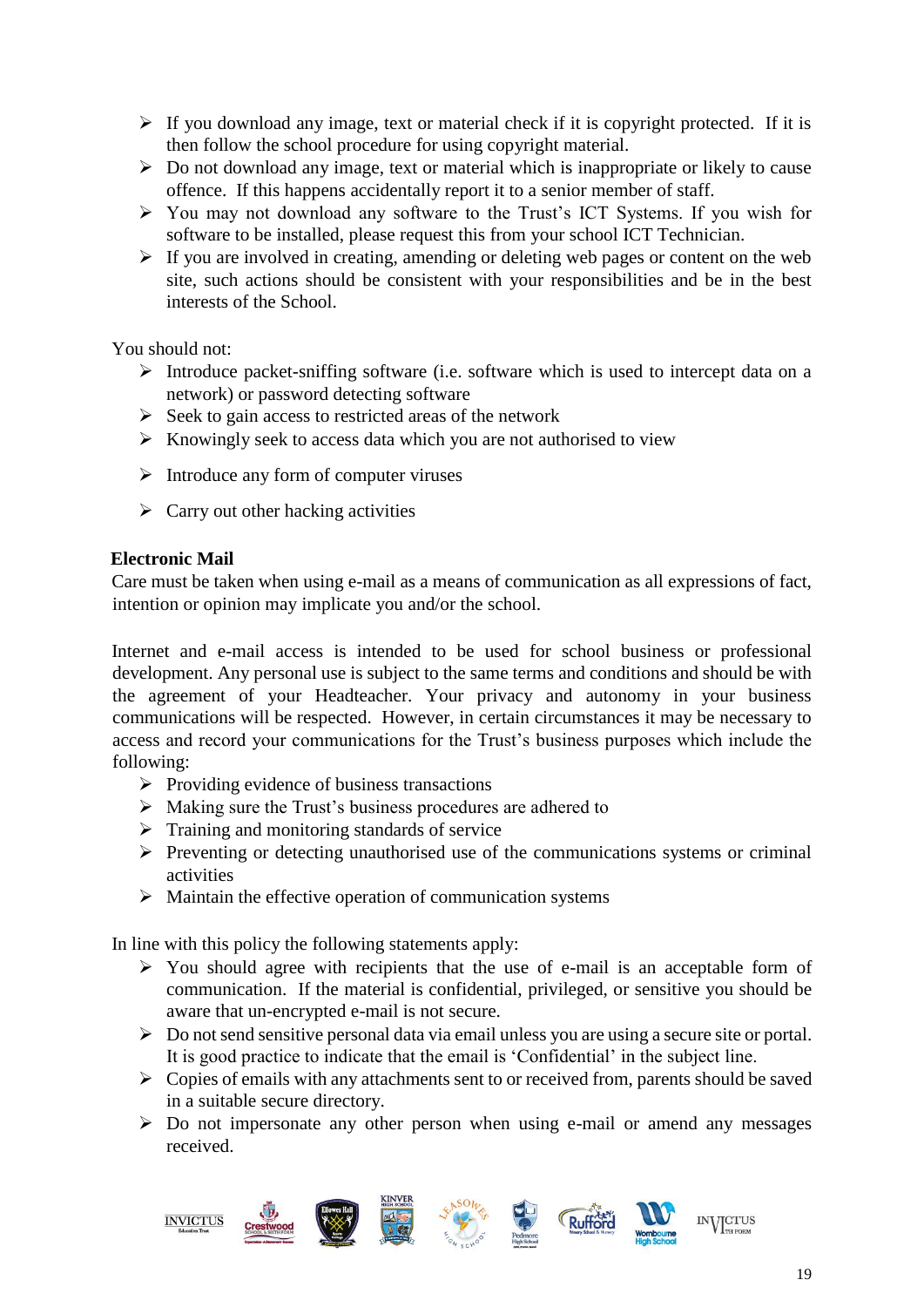- ➢ Sending defamatory, sexist or racist jokes or other unsuitable material via the internet or email system is grounds for an action for defamation, harassment or incitement to racial hatred in the same way as making such comments verbally or in writing.
- ➢ It is good practice to re-read e-mail before sending them as external e-mail cannot be retrieved once they have been sent.
- $\triangleright$  If the email is personal, it is good practice to use the word 'personal' in the subject header and the footer text should indicate if it is a personal email the school does not accept responsibility for any agreement the user may be entering into.
- ➢ Internet and e-mail access is intended to be used for school business or professional development, any personal use is subject to the same terms and conditions and should be with the agreement of your Headteacher.
- ➢ All aspects of communication are protected by intellectual property rights which might be infringed by copying. Downloading, copying, possessing and distributing material from the internet may be an infringement of copyright or other intellectual property rights.

#### **Social networking**

The use of social networking sites for business and personal use is increasing. Access to some social networking sites is blocked on the school systems. However, a school can manage access by un-filtering specific sites, and Internet usage is still monitored.

School staff may need to request access to social networking sites for a number of reasons including:

- ➢ Advertising the school or managing an 'official' school presence,
- $\triangleright$  For monitoring and viewing activities on other sites
- $\triangleright$  For communication with specific groups of adult users e.g. a parent group.
- $\triangleright$  Social networking applications include but are not limited to:
	- o Blogs
	- o Any online discussion forums, including professional forums o Collaborative spaces such as Wikipedia
	- o Media sharing services e.g. YouTube, Flicker o
		- 'Microblogging' applications e.g. Twitter

When using school approved social networking sites the following statements apply:

- $\triangleright$  School equipment should not be used for any personal social networking use
- ➢ Staff must not accept friendships from students on social networking sites whilst they are of school age (until they have left year 13). The legal age for children to register with a social networking site is usually 13 years; be aware that some users may be 13 or younger but have indicated they are older.
- $\triangleright$  It is important to ensure that members of the public and other users know when a social networking application is being used for official school business. Staff must use only their school email address or other school approved email mechanism and ensure all contributions are professional and uphold the reputation of the school
- $\triangleright$  Social networking applications should not be used to publish any content which may result in actions for defamation, discrimination, breaches of copyright, data protection

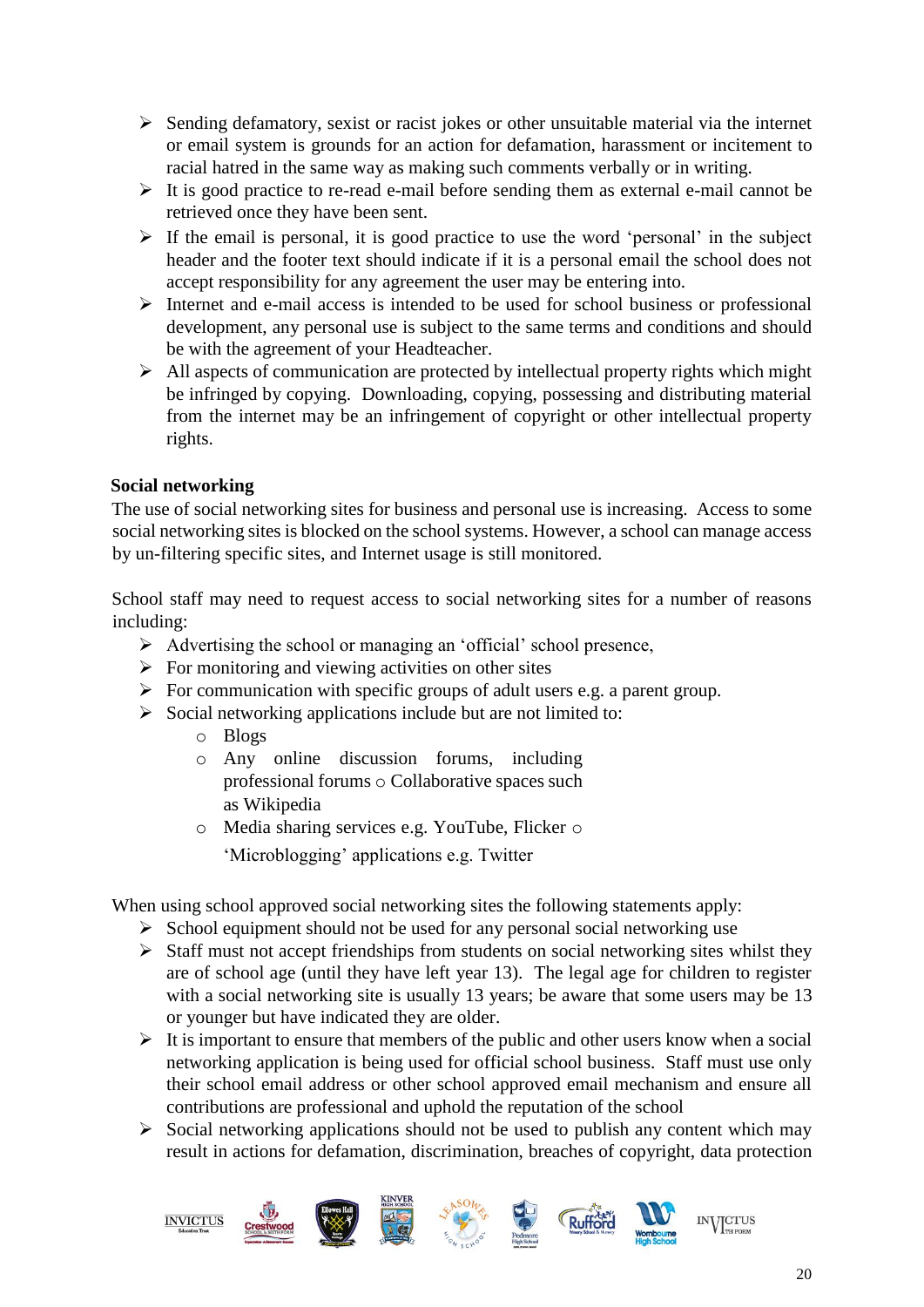or other claims for damages. This includes but is not limited to material of an illegal, sexual or offensive nature that may bring the school into disrepute.

- ➢ Postings should not be critical or abusive towards the school, staff, students or parents or used to place a student, student or vulnerable adult at risk of harm
- $\triangleright$  The social networking site should not be used for the promotion of personal financial interests, commercial ventures or personal campaigns, or in an abusive or hateful way
- $\triangleright$  Ensure that the appropriate privacy levels are set. Consider the privacy and safety settings available across all aspects of the service – including photos, blog entries and image galleries. Failing to set appropriate privacy levels could result in messages which are defamatory, libellous or obscene appearing on your profile before you have chance to remove them  $\triangleright$  It should not breach the schools Information Security Policy

#### **Data Protection**

The processing of personal data is governed by the Data Protection Act 1998. Schools are defined in law as separate legal entities for the purposes of complying with the Data Protection Act. Therefore, it is the responsibility of the Trust to ensure that compliance is achieved.

As an employee, you should exercise due care when collecting, processing or disclosing any personal data and only process personal data on behalf of the Trust. The main advantage of the internet and e-mail is that they provide routes to access and disseminate information.

Through your work personal data will come into your knowledge, possession or control. In relation to such personal data whether you are working at the Trust's premises or working remotely you must:

- $\triangleright$  Keep the data private and confidential and you must not disclose information to any other person unless authorised to do so. If in doubt, ask your Headteacher.
- ➢ Familiarise yourself with the provisions of the Data Protection Act 1998 and comply with its provisions
- ➢ Familiarise yourself with all appropriate Trust Policies and Procedures
- ➢ Not make personal or other inappropriate remarks about staff, students, parents or colleagues on manual files or computer records. The individuals have the right to see all information the School holds on them subject to any exemptions that may apply

If you make or encourage another person to make an unauthorised disclosure knowingly or recklessly you may be held criminally liable. I have read through and fully understand the terms of the policy. I also understand that the Trust may amend this policy from time to time and that I will be issued with an amended copy.

**\_\_\_\_\_\_\_\_\_\_\_\_\_\_\_\_\_\_\_\_\_\_\_\_\_\_\_\_\_\_\_\_\_\_\_\_\_\_\_\_\_\_\_\_\_\_\_\_\_\_\_\_\_\_\_\_\_\_\_\_\_\_\_\_\_\_\_\_\_\_\_\_\_\_**

| Signed: | Date: |
|---------|-------|
|         |       |

#### **Print Name:**

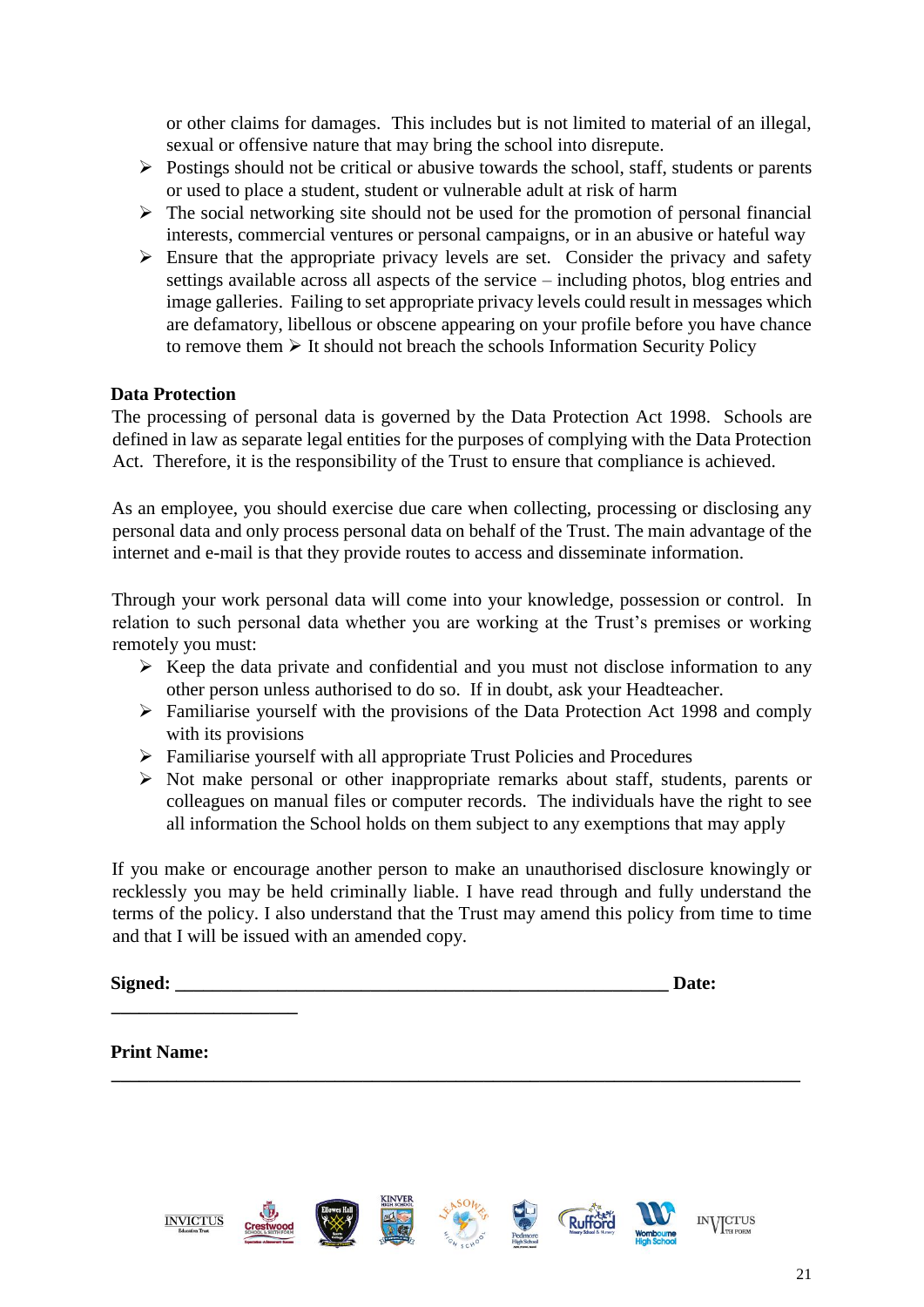## **Invictus Education Trust Community User- Acceptable ICT Use Policy Rules for Responsible Internet use**

This policy applies to all community users of the Trust's systems, who have guest access to the internet. We trust you to use the ICT facilities sensibly, professionally, lawfully, and in accordance with this Policy.

It is important that you read this policy carefully. If there is anything that you do not understand, please ask. Once you have read and understood this policy thoroughly, you should sign this document, retain a copy for your own records and return the original to the school office.

The Trust has an obligation to monitor the use of the internet and e-mail services, in line with The Telecommunications (Lawful Business Practice) (Interception of Communications) Regulations 2000. Traffic data and usage information may be recorded and the Trust reserve the right to disclose any information they deem necessary to satisfy any applicable law, regulation, legal process or governmental request.

When entering an internet site, always read and comply with the terms and conditions governing its use. Be aware at all times that when visiting an internet site, the unique address for the computer you are using (the IP address) can be logged by the site you visit, thus identifying our school. For your information, the following activities are criminal offences under the Computer Misuse Act 1990:

- $\triangleright$  Unauthorised access to computer material i.e. hacking
- ➢ Unauthorised modification of computer material; and
- $\triangleright$  Unauthorised access with intent to commit/facilitate the commission of further offences.

In line with this policy, the following statements apply:

- ➢ Do not download any image, text or material which is copyright protected without the appropriate authorisation.
- $\triangleright$  Do not download any image, text or material which is inappropriate or likely to cause offence. If this happens accidentally report it to a member of staff
- $\triangleright$  If you want to download any software, first seek permission from the member of staff responsible. They should check that the source is safe and appropriately licensed.

You should not:

- ➢ Introduce packet-sniffing software (i.e. software which is used to intercept data on a network) or password detecting software
- $\triangleright$  Seek to gain access to restricted areas of the network
- $\triangleright$  Knowingly seek to access data which you are not authorised to view  $\triangleright$  Introduce any form of computer viruses